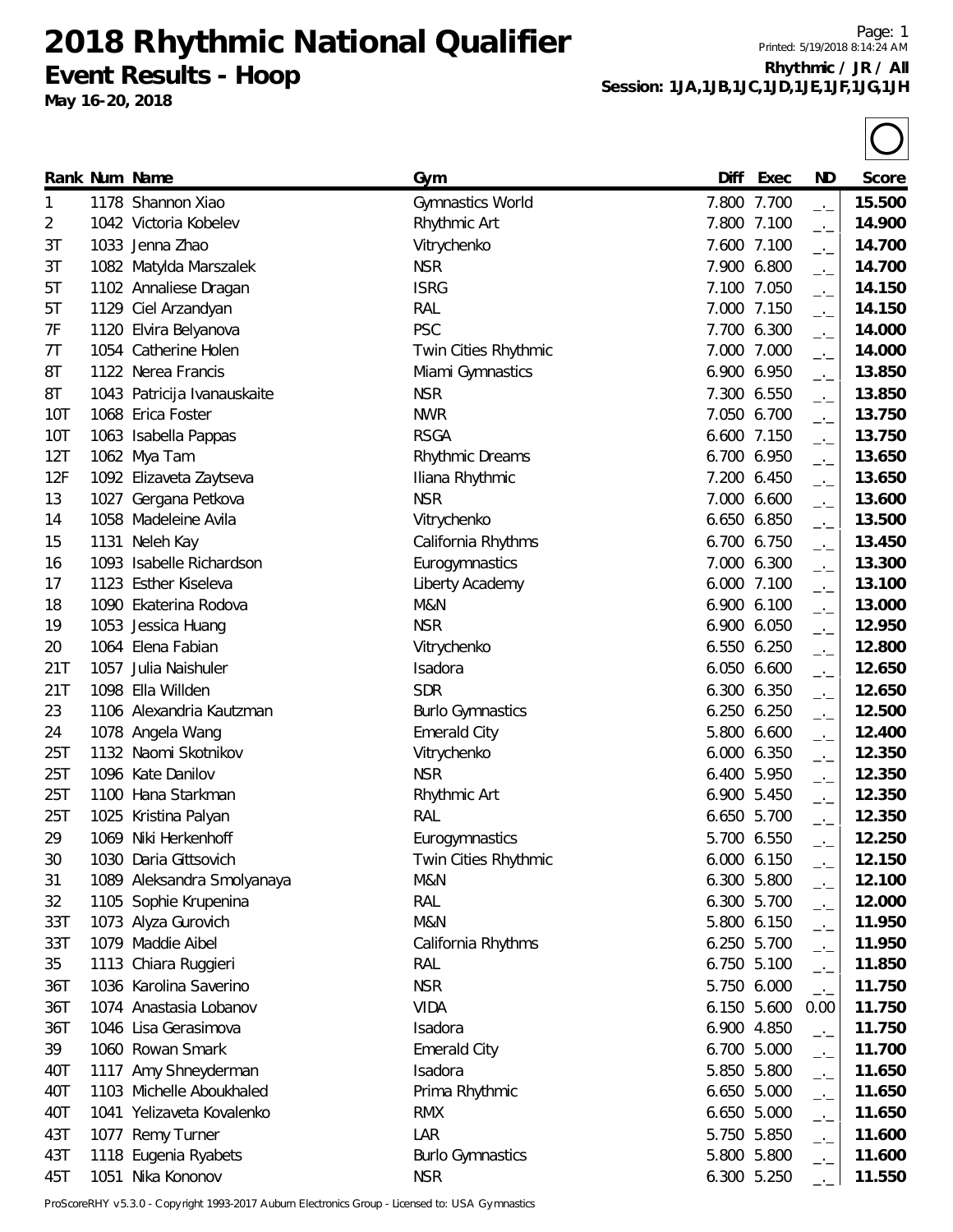**Event Results - Hoop**

**May 16-20, 2018**

Page: 2 Printed: 5/19/2018 8:14:24 AM **Rhythmic / JR / All Session: 1JA,1JB,1JC,1JD,1JE,1JF,1JG,1JH**

|     | Rank Num Name            | Gym                        | Diff  | Exec              | ND                       | Score  |
|-----|--------------------------|----------------------------|-------|-------------------|--------------------------|--------|
| 45T | 1114 Gabriela Montano    | <b>IK Gymnastics</b>       | 6.100 | 5.450             | $\overline{\phantom{a}}$ | 11.550 |
| 47T | 1110 Leah Goldenberg     | <b>NSR</b>                 |       | 5.350 6.150       | $-1$                     | 11.500 |
| 47T | 1071 Sophie Shtromberg   | California Rhythms         | 6.000 | 5.500             | $-1$                     | 11.500 |
| 49  | 1035 Luna Safargaleeva   | Vitrychenko                |       | 5.000 6.450       | $-1$                     | 11.450 |
| 50T | 1050 Sutjiati Narendra   | Eurogymnastics             | 5.200 | 6.200             | $-1$                     | 11.400 |
| 50T | 1049 Nicole Tchapova     | RAL                        | 5.900 | 5.500             | $-1$                     | 11.400 |
| 50T | 1076 Parker Linden       | La Luna Rhythmic           | 6.750 | 4.650             | $-1$                     | 11.400 |
| 53T | 1087 Gabby Fuki          | Isadora                    |       | 6.400 4.950       | $-1$                     | 11.350 |
| 53T | 1081 Katherine Zhu       | <b>Emerald City</b>        | 5.700 | 5.650             | $-1$                     | 11.350 |
| 55  | 1099 Darya Cherepanova   | Philly Rhythmic            |       | 6.500 4.750       | $ -$                     | 11.250 |
| 56  | 1065 Alexandra Sauciur   | Bag                        |       | 6.050 5.150       | $\overline{\phantom{a}}$ | 11.200 |
| 57  | 1127 Amelia Spata        | <b>ESCX</b>                |       | 5.750 5.300       | $\Box$                   | 11.050 |
| 58T | 1066 Jessica Tijam       | <b>SDR</b>                 |       | 6.200 4.800       | $-1$                     | 11.000 |
| 58T | 1108 Sophia Perepelitsyn | <b>NWR</b>                 | 4.750 | 6.250             | $-1$                     | 11.000 |
| 58T | 1044 Claudia Bottiglieri | M&N                        |       | 5.400 5.600       | $-1$                     | 11.000 |
| 61  | 1124 Daria Didenko       | <b>Elegance Gymnastics</b> |       | 6.700 4.200       | $\overline{\phantom{a}}$ | 10.900 |
| 62  | 1133 Jodie Liang         | Isadora                    | 5.300 | 5.500             | $ -$                     | 10.800 |
| 63F | 1031 Anastasia Vasilyeva | Philly Rhythmic            | 5.900 | 4.800             | $-1$                     | 10.700 |
| 63T | 1125 Alexa Krayzelburg   | LAR                        |       | 4.950 5.700       | $\Box$                   | 10.650 |
| 63T | 1039 Erika Bilenka       | <b>RAL</b>                 | 5.050 | 5.600             | $-1$                     | 10.650 |
| 65  | 1115 Emily Lin           | Vitrychenko                | 5.400 | 5.100             | $-1$                     | 10.500 |
| 66  | 1104 Gina Veinberg       | <b>Burlo Gymnastics</b>    | 5.600 | 4.850             | $-1$                     | 10.450 |
| 67T | 1028 Sophia Jiang        | Isadora                    |       | 5.600 4.800       | $\Box$                   | 10.400 |
| 67T | 1084 Katherine Wang      | Dia                        |       | 5.900 4.500       | $ -$                     | 10.400 |
| 69  | 1061 Valeria Gridina     | <b>RAM</b>                 |       | 5.350 4.950       | $-1$                     | 10.300 |
| 70  | 1109 Tatyana Shilshtut   | Vitrychenko                |       | 5.050 5.150       | $\Box$                   | 10.200 |
| 71  | 1055 Malia Jue           | Gold Star Gym              |       | 5.650 4.450       | $\Box$                   | 10.100 |
| 72  | 1052 Allison Labutin     | Liberty Academy            |       | 5.300 4.750       | $-1$                     | 10.050 |
| 73  | 1070 Jasmine Wong        | <b>Rhythmic Dreams</b>     | 5.600 | 4.350             | $-1$                     | 9.950  |
| 74  | 1037 Emily Wilson        | <b>MPNYC</b>               |       | 5.450 4.400       | $-1$                     | 9.850  |
| 75  | 1032 Alyssa Medvedeff    | <b>RMX</b>                 |       | 5.150 4.600       | $-1$                     | 9.750  |
| 76  | 1128 Elisia Leung        | Eurogymnastics             |       | 5.100 4.600       | —'—                      | 9.700  |
| 77  | 1075 Abby Pogosian       | RAL                        |       | 4.750 4.900       | $-1$                     | 9.650  |
| 78T | 1047 Austeja Dauneckis   | <b>NSR</b>                 |       | 5.500 4.700 -0.60 |                          | 9.600  |
| 78T | 1045 Olivia Hodge        | Rhythmic Art               |       | 4.450 5.150       | $-1$                     | 9.600  |
| 80  | 1085 Lorie Martinez      | Bag                        |       | 5.850 3.700       | $-1$                     | 9.550  |
| 81  | 1083 Stella-Luciana Ceo  | LAR                        |       | 5.400 4.700 -0.60 |                          | 9.500  |
| 82T | 1130 Sophie Umansky      | <b>Elegance Gymnastics</b> |       | 4.950 4.450       | $-1$                     | 9.400  |
| 82T | 1067 Ella Fullerton      | <b>MHG</b>                 |       | 4.900 4.500       | $-1$                     | 9.400  |
| 84T | 1088 Emilia Piskoulian   | RAL                        |       | 5.200 4.100       | $-1$                     | 9.300  |
| 84T | 1116 Elizabeth Yan       | Evergreen Rhythmics        |       | 5.600 4.000 -0.30 |                          | 9.300  |
| 86  | 1119 Nicole Khoma        | <b>NSR</b>                 |       | 4.600 4.500       | $-1$                     | 9.100  |
| 87  | 1126 Katie Ko            | Eurogymnastics             |       | 4.700 4.350       | $ -$                     | 9.050  |
| 88  | 1059 Isabel Tang         | <b>SDR</b>                 |       | 5.350 3.650       | $-1$                     | 9.000  |
| 89  | 1091 Caitlin Berendt     | <b>Integrity Rhythmics</b> |       | 5.600 3.350       |                          | 8.950  |
| 90  | 1086 Ilana Finkelshtein  | <b>Burlo Gymnastics</b>    |       | 4.400 4.250       | $-$ ' $-$<br>$ -$        | 8.650  |
| 91T | 1024 Nelly Garces        | Mosaic Gymnastics          |       | 5.800 2.700       | $-1$                     | 8.500  |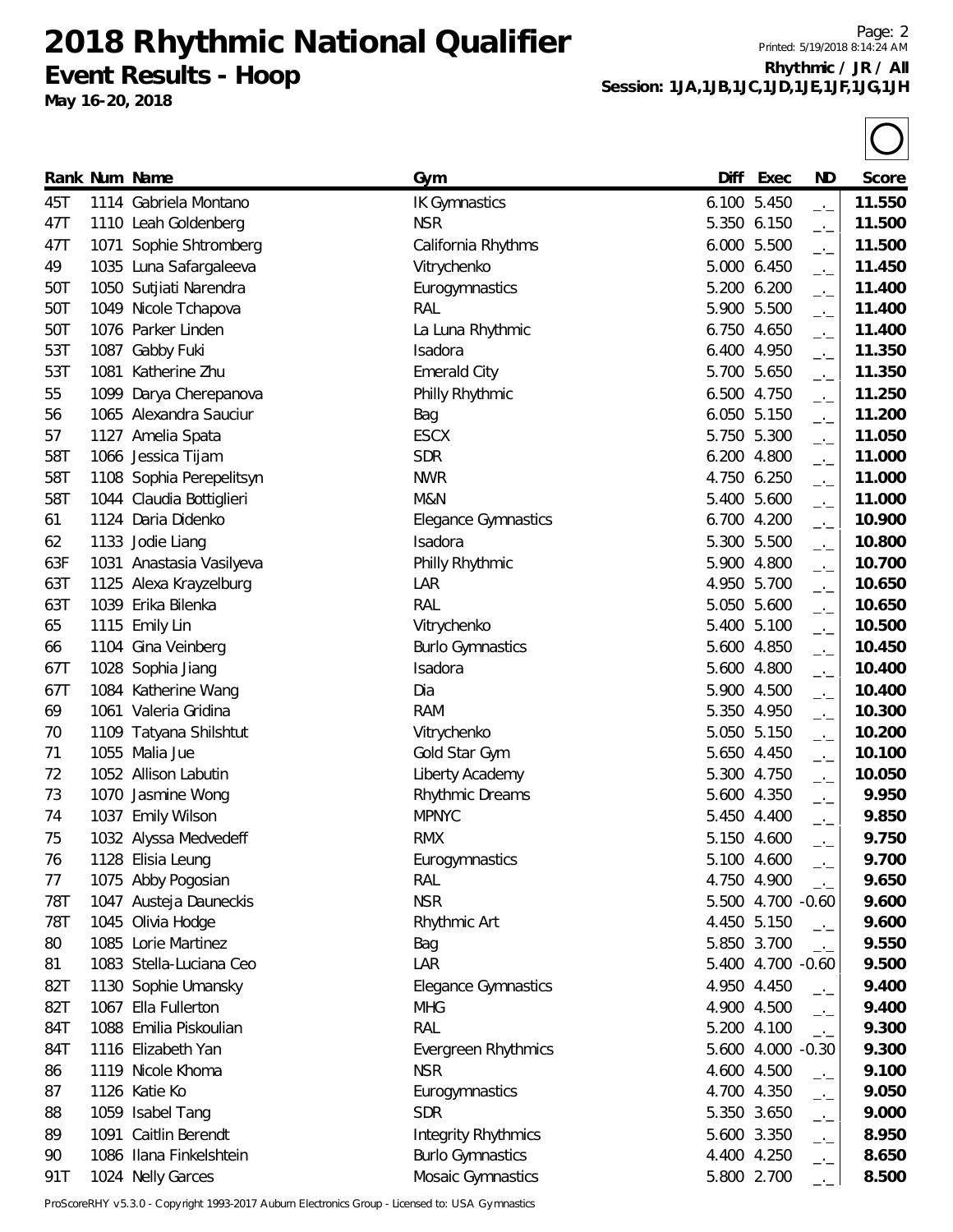**Event Results - Hoop**

**May 16-20, 2018**

Page: 3 Printed: 5/19/2018 8:14:24 AM **Rhythmic / JR / All Session: 1JA,1JB,1JC,1JD,1JE,1JF,1JG,1JH**

|      |      | Rank Num Name             | Gym                    | Diff | Exec              | ND.           | Score |
|------|------|---------------------------|------------------------|------|-------------------|---------------|-------|
| 91T  |      | 1095 Sanita Prymost       | <b>MPNYC</b>           |      | 4.850 3.650       | $-1$          | 8.500 |
| 93T  |      | 1072 Eleonora Gordienko   | Miami Gymnastics       |      | 5.350 3.100       | $-1$          | 8.450 |
| 93F  |      | 1107 Shany Kovalsky       | <b>NWR</b>             |      | 4.650 3.800       | $-1$          | 8.450 |
| 93T  |      | 1029 Anna Struk           | Gold Ray Rhythmic      |      | 5.450 3.000       | $-1$          | 8.450 |
| 95   |      | 1048 Hannah Lai           | <b>Rhythmic Dreams</b> |      | 5.300 2.850       | $-1$          | 8.150 |
| 96   | 1097 | Aileen Atkin              | <b>MPNYC</b>           |      | 5.200 2.900       | $-1$          | 8.100 |
| 97   |      | 1180 Julia Kushnir        | <b>GRACE</b>           |      | 4.400 3.600       | $-1$          | 8.000 |
| 98   |      | 1179 Elizabeth Birov      | <b>GRACE</b>           |      | 4.700 3.600 -0.60 |               | 7.700 |
| 99   |      | 1026 Marissa Mitelberg    | Inspiration            |      | 3.900 3.600       | $-1$          | 7.500 |
| 100  |      | 1056 Rachel Zoftis        | Philly Rhythmic        |      | 4.150 3.300       | $\rightarrow$ | 7.450 |
| 101  |      | 1034 Romana Vasyleha      | <b>IRG</b>             |      | 4.550 2.750       | $-1$          | 7.300 |
| 102T |      | 1094 Keiliana Colon       | Rhythmic Art           |      | 4.050 3.150       | $-1$          | 7.200 |
| 102T | 1101 | Claire Kuno               | <b>Isadora</b>         |      | 4.200 3.000       | $-1$          | 7.200 |
| 104  | 1121 | Elizabeth Khalil          | <b>NSR</b>             |      | 4.000 2.750 -0.30 |               | 6.450 |
| 105  |      | 1040 Daniella Krayzelburg | LAR                    |      | 3.800 2.400       | $-1$          | 6.200 |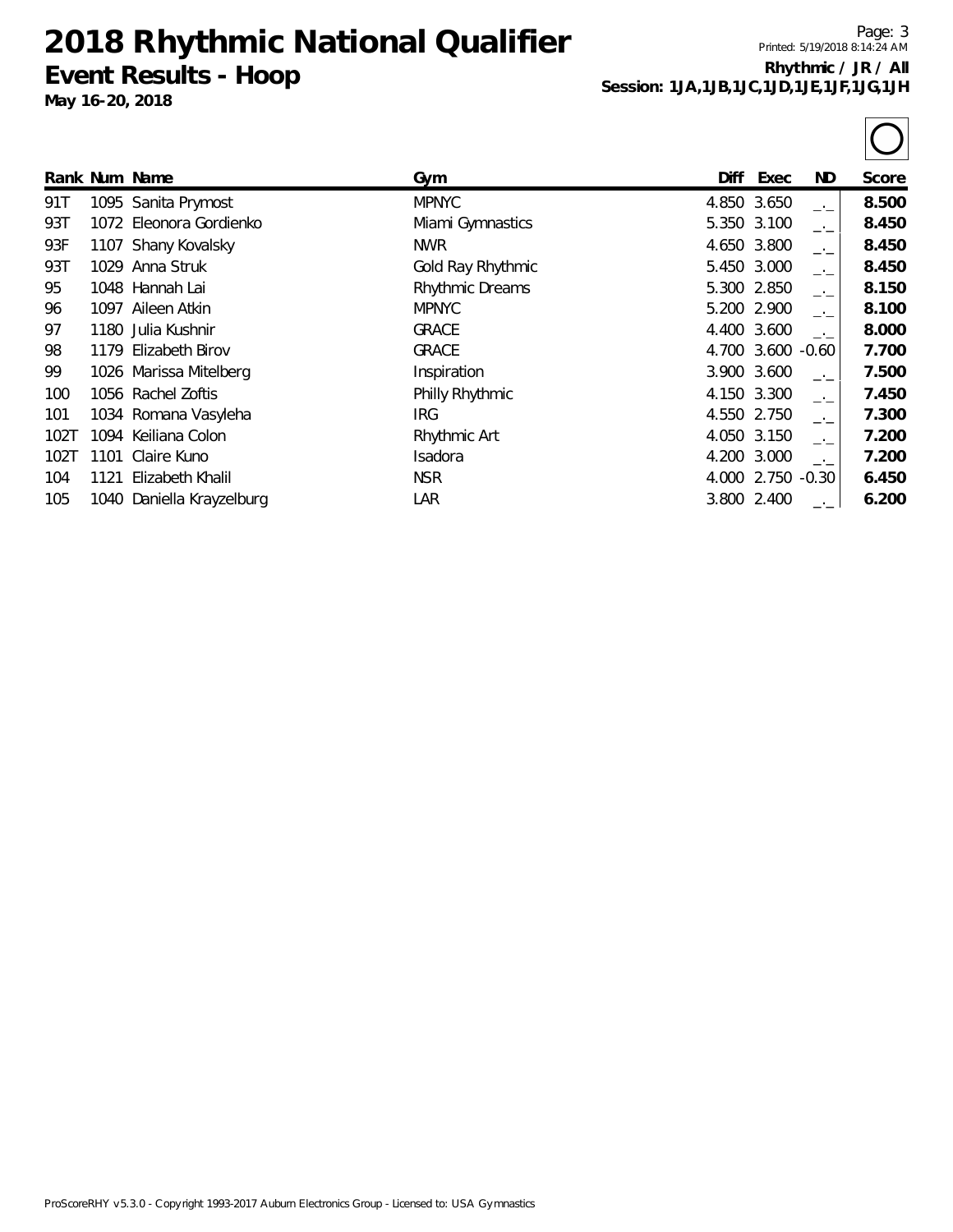**2018 Rhythmic National Qualifier Event Results - Ball**

**May 16-20, 2018**

Page: 1 Printed: 5/19/2018 8:17:10 AM **Rhythmic / JR / All Session: 1JA,1JB,1JC,1JD,1JE,1JF,1JG,1JH**



|            | Rank Num Name               | Gym                     | Diff  | Exec        | <b>ND</b>                | Score  |
|------------|-----------------------------|-------------------------|-------|-------------|--------------------------|--------|
| 1          | 1178 Shannon Xiao           | Gymnastics World        |       | 7.400 7.600 | $-1$                     | 15.000 |
| 2T         | 1033 Jenna Zhao             | Vitrychenko             |       | 6.850 7.750 | $-1$                     | 14.600 |
| 2T         | 1027 Gergana Petkova        | <b>NSR</b>              |       | 7.200 7.400 | $-1$                     | 14.600 |
| 4          | 1132 Naomi Skotnikov        | Vitrychenko             |       | 6.900 7.350 | $-1$                     | 14.250 |
| 5          | 1102 Annaliese Dragan       | <b>ISRG</b>             |       | 6.900 7.200 | $-1$                     | 14.100 |
| 6          | 1077 Remy Turner            | LAR                     |       | 6.700 7.200 | $\overline{\phantom{a}}$ | 13.900 |
| 7          | 1082 Matylda Marszalek      | <b>NSR</b>              |       | 6.500 7.350 | $-1$                     | 13.850 |
| 8          | 1122 Nerea Francis          | Miami Gymnastics        |       | 6.900 6.900 | $-1$                     | 13.800 |
| 9          | 1113 Chiara Ruggieri        | RAL                     |       | 6.650 6.700 | $\rightarrow$            | 13.350 |
| 10         | 1123 Esther Kiseleva        | Liberty Academy         |       | 6.600 6.700 | $\overline{\phantom{a}}$ | 13.300 |
| 11F        | 1120 Elvira Belyanova       | <b>PSC</b>              |       | 6.850 6.400 | $ -$                     | 13.250 |
| 11T        | 1053 Jessica Huang          | <b>NSR</b>              |       | 6.550 6.600 | $-1$                     | 13.150 |
| 11T        | 1064 Elena Fabian           | Vitrychenko             |       | 5.950 7.200 | $-1$                     | 13.150 |
| 11T        | 1030 Daria Gittsovich       | Twin Cities Rhythmic    | 6.300 | 6.850       | $\rightarrow$            | 13.150 |
| 14         | 1052 Allison Labutin        | Liberty Academy         | 6.100 | 7.000       | $-1$                     | 13.100 |
| 15T        | 1068 Erica Foster           | <b>NWR</b>              | 6.750 | 6.250       | $\overline{\phantom{a}}$ | 13.000 |
| <b>15T</b> | 1093 Isabelle Richardson    | Eurogymnastics          |       | 6.100 6.900 | $-1$                     | 13.000 |
| 17T        | 1042 Victoria Kobelev       | Rhythmic Art            |       | 6.550 6.350 | $-1$                     | 12.900 |
| 17T        | 1065 Alexandra Sauciur      | Bag                     |       | 7.000 5.900 | $-1$                     | 12.900 |
| 19         | 1066 Jessica Tijam          | <b>SDR</b>              |       | 6.950 5.900 | $-1$                     | 12.850 |
| 20         | 1118 Eugenia Ryabets        | <b>Burlo Gymnastics</b> |       | 6.050 6.550 | $\overline{\phantom{a}}$ | 12.600 |
| 21         | 1096 Kate Danilov           | <b>NSR</b>              |       | 6.250 6.150 | $-1$                     | 12.400 |
| 22         | 1106 Alexandria Kautzman    | <b>Burlo Gymnastics</b> | 5.950 | 6.300       | $-1$                     | 12.250 |
| 23         | 1057 Julia Naishuler        | Isadora                 |       | 6.100 6.100 | $-1$                     | 12.200 |
| 24T        | 1063 Isabella Pappas        | <b>RSGA</b>             | 5.800 | 6.300       | $\rightarrow$            | 12.100 |
| 24T        | 1131 Neleh Kay              | California Rhythms      | 5.700 | 6.400       | $ -$                     | 12.100 |
| 24T        | 1090 Ekaterina Rodova       | M&N                     | 5.600 | 6.500       | $-1$                     | 12.100 |
| 24T        | 1117 Amy Shneyderman        | Isadora                 | 6.300 | 5.800       | $-1$                     | 12.100 |
| 28         | 1043 Patricija Ivanauskaite | <b>NSR</b>              | 5.400 | 6.650       | $-1$                     | 12.050 |
| 29         | 1062 Mya Tam                | Rhythmic Dreams         | 6.500 | 5.500       | $-$                      | 12.000 |
| 30         | 1087 Gabby Fuki             | Isadora                 |       | 6.600 5.350 | $-1$                     | 11.950 |
| 31F        | 1092 Elizaveta Zaytseva     | Iliana Rhythmic         |       | 6.800 5.100 | —'—                      | 11.900 |
| 31T        | 1100 Hana Starkman          | Rhythmic Art            |       | 6.000 5.900 | $-1$                     | 11.900 |
| 31T        | 1050 Sutjiati Narendra      | Eurogymnastics          |       | 5.100 6.800 | $-1$                     | 11.900 |
| 33T        | 1129 Ciel Arzandyan         | RAL                     |       | 5.100 6.650 | $-1$                     | 11.750 |
| 33T        | 1081 Katherine Zhu          | <b>Emerald City</b>     |       | 5.700 6.050 | $-$                      | 11.750 |
| 35T        | 1069 Niki Herkenhoff        | Eurogymnastics          |       | 5.200 6.500 | $-1$                     | 11.700 |
| 35T        | 1099 Darya Cherepanova      | Philly Rhythmic         |       | 5.900 5.800 | $-1$                     | 11.700 |
| 37T        | 1105 Sophie Krupenina       | RAL                     |       | 5.500 6.100 | $-1$                     | 11.600 |
| 37T        | 1051 Nika Kononov           | <b>NSR</b>              |       | 6.250 5.350 | $\overline{\phantom{a}}$ | 11.600 |
| 37T        | 1108 Sophia Perepelitsyn    | <b>NWR</b>              |       | 5.500 6.100 | $ -$                     | 11.600 |
| 40T        | 1073 Alyza Gurovich         | M&N                     |       | 5.900 5.650 | $-1$                     | 11.550 |
| 40T        | 1061 Valeria Gridina        | <b>RAM</b>              |       | 5.550 6.000 | $-1$                     | 11.550 |
| 42         | 1128 Elisia Leung           | Eurogymnastics          |       | 5.900 5.600 | $-1$                     | 11.500 |
| 43         | 1103 Michelle Aboukhaled    | Prima Rhythmic          |       | 5.400 6.050 | $-1$                     | 11.450 |
| 44T        | 1041 Yelizaveta Kovalenko   | <b>RMX</b>              |       | 5.800 5.500 | $-$                      | 11.300 |
| 44T        | 1070 Jasmine Wong           | Rhythmic Dreams         |       | 6.700 4.600 | $-$                      | 11.300 |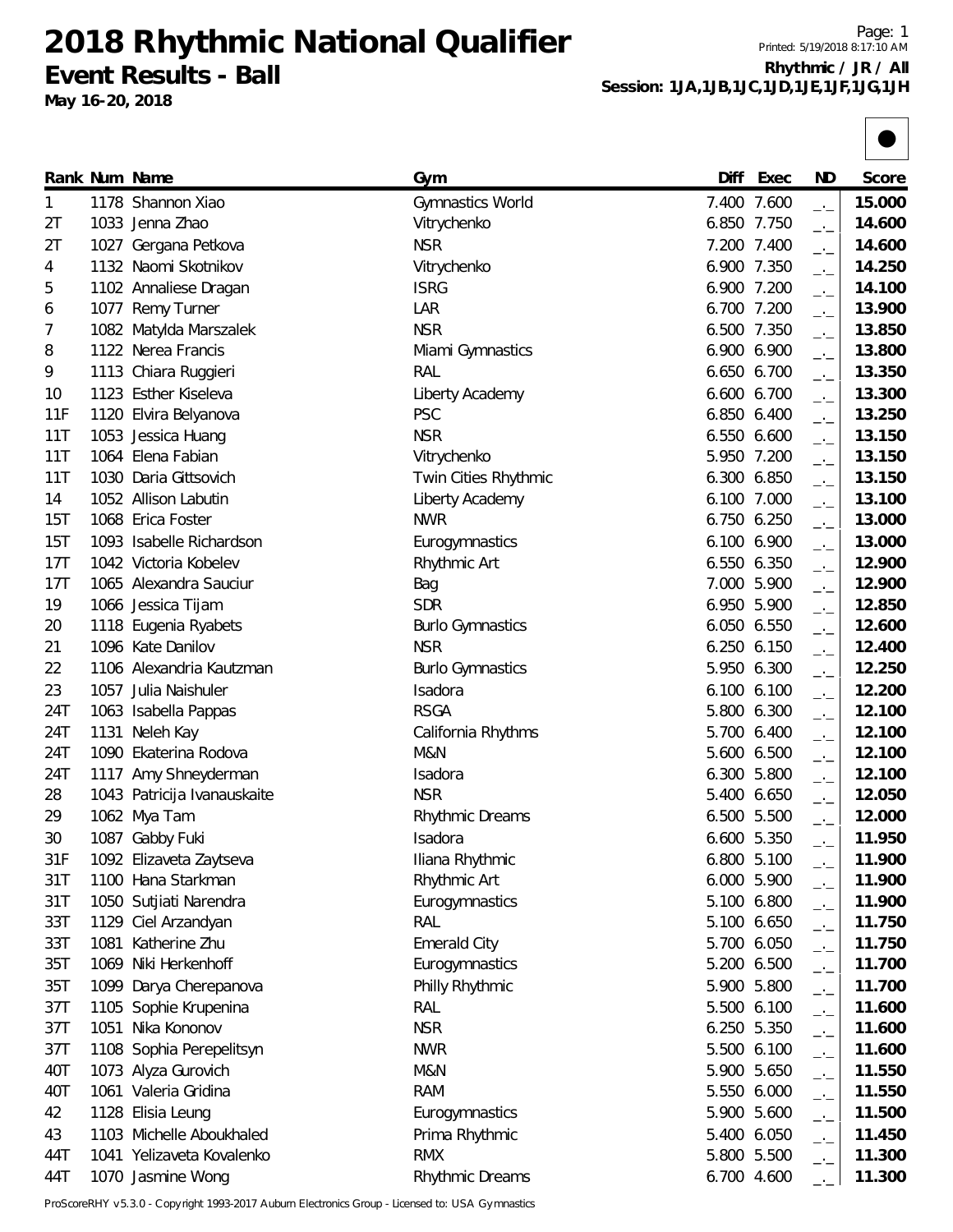**2018 Rhythmic National Qualifier Event Results - Ball**

**May 16-20, 2018**

Page: 2 Printed: 5/19/2018 8:17:10 AM **Rhythmic / JR / All Session: 1JA,1JB,1JC,1JD,1JE,1JF,1JG,1JH**



| 5.400<br>46T<br><b>IK Gymnastics</b><br>5.850<br>11.250<br>1114 Gabriela Montano<br>$-1$<br>5.400<br>11.250<br>46T<br>1028 Sophia Jiang<br>Isadora<br>5.850<br>$-1$<br><b>NSR</b><br>11.200<br>48<br>1110 Leah Goldenberg<br>4.900 6.300<br>$-$<br>1115 Emily Lin<br>5.650<br>11.150<br>49<br>Vitrychenko<br>5.500<br>$\overline{\phantom{a}}$<br>5.900<br>11.100<br>50T<br>1089 Aleksandra Smolyanaya<br>M&N<br>5.200<br>$\overline{\phantom{a}}$<br><b>NSR</b><br>50T<br>1036 Karolina Saverino<br>5.900<br>11.100<br>5.200<br>$-1$<br>5.850<br>11.100<br>50F<br>1031 Anastasia Vasilyeva<br>Philly Rhythmic<br>5.250<br>$-1$<br>LAR<br>5.500 5.550<br>52T<br>1125 Alexa Krayzelburg<br>11.050<br>$-1$<br><b>NSR</b><br>52T<br>1047 Austeja Dauneckis<br>6.400 4.650<br>11.050<br>$\overline{\phantom{a}}$<br><b>SDR</b><br>1098 Ella Willden<br>5.200 5.750<br>10.950<br>54<br>$-1$<br>1039 Erika Bilenka<br>RAL<br>5.800 5.100<br>10.900<br>55<br>$-1$<br>Vitrychenko<br>5.600 5.250<br>10.850<br>56T<br>1058 Madeleine Avila<br>$\overline{\phantom{a}}$<br><b>VIDA</b><br>5.600 5.250<br>10.850<br>56T<br>1074 Anastasia Lobanov<br>$\overline{\phantom{a}}$<br>Gold Star Gym<br>5.050<br>10.800<br>58<br>1055 Malia Jue<br>5.750<br>$-1$<br>Philly Rhythmic<br>5.600<br>10.750<br>59<br>1056 Rachel Zoftis<br>5.150<br>$-1$<br>1060 Rowan Smark<br>5.400 5.250<br>10.650<br><b>Emerald City</b><br>60<br>$\rightarrow$<br><b>Emerald City</b><br>5.600 5.000<br>10.600<br>1078 Angela Wang<br>61<br>$\overline{\phantom{a}}$<br>1079 Maddie Aibel<br>5.000<br>10.550<br>62T<br>California Rhythms<br>5.550<br>$ -$<br>5.000<br>1088 Emilia Piskoulian<br>RAL<br>10.550<br>62T<br>5.550<br>$-1$<br><b>GRACE</b><br>4.650 5.850<br>10.500<br>1179 Elizabeth Birov<br>64<br>$-1$<br>LAR<br>10.450<br>65<br>1083 Stella-Luciana Ceo<br>5.000<br>5.450<br>$-1$<br>10.400<br>1116 Elizabeth Yan<br>5.800 4.600<br>66<br>Evergreen Rhythmics<br>$-1$<br>5.550<br>10.300<br>67T<br>1049 Nicole Tchapova<br>RAL<br>4.750<br>$ -$<br>1086 Ilana Finkelshtein<br>10.300<br>67T<br><b>Burlo Gymnastics</b><br>5.350 4.950<br>$\rightarrow$<br><b>M&amp;N</b><br>4.800 5.450<br>10.250<br>69<br>1044 Claudia Bottiglieri<br>$\rightarrow$ $\rightarrow$<br>1035 Luna Safargaleeva<br>5.500 5.300 -0.60<br>10.200<br>70T<br>Vitrychenko<br>70T<br>1076 Parker Linden<br>4.400<br>10.200<br>La Luna Rhythmic<br>5.800<br>$\overline{\phantom{a}}$<br>10.000<br>72<br>1133 Jodie Liang<br>Isadora<br>5.100 4.900<br>$\overline{\phantom{a}}$<br><b>MPNYC</b><br>9.950<br>73<br>1037 Emily Wilson<br>5.100<br>4.850<br>$ -$<br>1054 Catherine Holen<br>5.000<br>9.900<br>Twin Cities Rhythmic<br>4.900<br>74<br>$-1$<br>1071 Sophie Shtromberg<br>California Rhythms<br>5.550 4.300<br>9.850<br>75T<br>$-1$<br>9.850<br>75T<br>1109 Tatyana Shilshtut<br>5.100 4.750<br>Vitrychenko<br>—'—<br><b>NSR</b><br>1119 Nicole Khoma<br>4.650 5.150<br>9.800<br>77<br>—'—<br><b>NSR</b><br>Elizabeth Khalil<br>5.050 4.650<br>9.700<br>78<br>1121<br>$-1$<br>79T<br>1032 Alyssa Medvedeff<br><b>RMX</b><br>5.300 4.350<br>9.650<br>$-1$<br><b>RAL</b><br>79T<br>1075 Abby Pogosian<br>4.900 4.750<br>9.650<br>$-1$<br>Dia<br>1084 Katherine Wang<br>5.000 4.550<br>9.550<br>81<br>$-1$<br>1024 Nelly Garces<br>9.500<br>82<br>4.900 4.600<br>Mosaic Gymnastics<br>$-1$<br>1059 Isabel Tang<br><b>SDR</b><br>5.500 3.700<br>83<br>9.200<br>$-1$<br>1091 Caitlin Berendt<br>5.400 4.000 -0.30<br>84T<br><b>Integrity Rhythmics</b><br>9.100<br>1094 Keiliana Colon<br>84T<br>Rhythmic Art<br>5.100 4.000<br>9.100<br>$-1$<br>1046 Lisa Gerasimova<br>5.300 3.600<br>Isadora<br>8.900<br>86<br>$\rightarrow$ $\rightarrow$<br>1048 Hannah Lai<br>Rhythmic Dreams<br>5.400 3.750 -0.30<br>8.850<br>87<br>RAL<br>4.000 4.700<br>1025 Kristina Palyan<br>8.700<br>88<br>$-1$<br>1124 Daria Didenko<br>5.250 3.350 -0.60<br>89<br><b>Elegance Gymnastics</b><br>8.000<br>1126 Katie Ko<br>3.900 3.750<br>Eurogymnastics<br>90<br>7.650<br>$\overline{\phantom{a}}$<br>1034 Romana Vasyleha<br>3.750 3.850 |    | Rank Num Name | Gym        | Diff | Exec | ND   | Score |
|-----------------------------------------------------------------------------------------------------------------------------------------------------------------------------------------------------------------------------------------------------------------------------------------------------------------------------------------------------------------------------------------------------------------------------------------------------------------------------------------------------------------------------------------------------------------------------------------------------------------------------------------------------------------------------------------------------------------------------------------------------------------------------------------------------------------------------------------------------------------------------------------------------------------------------------------------------------------------------------------------------------------------------------------------------------------------------------------------------------------------------------------------------------------------------------------------------------------------------------------------------------------------------------------------------------------------------------------------------------------------------------------------------------------------------------------------------------------------------------------------------------------------------------------------------------------------------------------------------------------------------------------------------------------------------------------------------------------------------------------------------------------------------------------------------------------------------------------------------------------------------------------------------------------------------------------------------------------------------------------------------------------------------------------------------------------------------------------------------------------------------------------------------------------------------------------------------------------------------------------------------------------------------------------------------------------------------------------------------------------------------------------------------------------------------------------------------------------------------------------------------------------------------------------------------------------------------------------------------------------------------------------------------------------------------------------------------------------------------------------------------------------------------------------------------------------------------------------------------------------------------------------------------------------------------------------------------------------------------------------------------------------------------------------------------------------------------------------------------------------------------------------------------------------------------------------------------------------------------------------------------------------------------------------------------------------------------------------------------------------------------------------------------------------------------------------------------------------------------------------------------------------------------------------------------------------------------------------------------------------------------------------------------------------------------------------------------------------------------------------------------------------------------------------------------------------------------------------------------------------------------------------------------------------------------------------------------------------------------------------------------------------------------------------------------------------------------------|----|---------------|------------|------|------|------|-------|
|                                                                                                                                                                                                                                                                                                                                                                                                                                                                                                                                                                                                                                                                                                                                                                                                                                                                                                                                                                                                                                                                                                                                                                                                                                                                                                                                                                                                                                                                                                                                                                                                                                                                                                                                                                                                                                                                                                                                                                                                                                                                                                                                                                                                                                                                                                                                                                                                                                                                                                                                                                                                                                                                                                                                                                                                                                                                                                                                                                                                                                                                                                                                                                                                                                                                                                                                                                                                                                                                                                                                                                                                                                                                                                                                                                                                                                                                                                                                                                                                                                                                                   |    |               |            |      |      |      |       |
|                                                                                                                                                                                                                                                                                                                                                                                                                                                                                                                                                                                                                                                                                                                                                                                                                                                                                                                                                                                                                                                                                                                                                                                                                                                                                                                                                                                                                                                                                                                                                                                                                                                                                                                                                                                                                                                                                                                                                                                                                                                                                                                                                                                                                                                                                                                                                                                                                                                                                                                                                                                                                                                                                                                                                                                                                                                                                                                                                                                                                                                                                                                                                                                                                                                                                                                                                                                                                                                                                                                                                                                                                                                                                                                                                                                                                                                                                                                                                                                                                                                                                   |    |               |            |      |      |      |       |
|                                                                                                                                                                                                                                                                                                                                                                                                                                                                                                                                                                                                                                                                                                                                                                                                                                                                                                                                                                                                                                                                                                                                                                                                                                                                                                                                                                                                                                                                                                                                                                                                                                                                                                                                                                                                                                                                                                                                                                                                                                                                                                                                                                                                                                                                                                                                                                                                                                                                                                                                                                                                                                                                                                                                                                                                                                                                                                                                                                                                                                                                                                                                                                                                                                                                                                                                                                                                                                                                                                                                                                                                                                                                                                                                                                                                                                                                                                                                                                                                                                                                                   |    |               |            |      |      |      |       |
|                                                                                                                                                                                                                                                                                                                                                                                                                                                                                                                                                                                                                                                                                                                                                                                                                                                                                                                                                                                                                                                                                                                                                                                                                                                                                                                                                                                                                                                                                                                                                                                                                                                                                                                                                                                                                                                                                                                                                                                                                                                                                                                                                                                                                                                                                                                                                                                                                                                                                                                                                                                                                                                                                                                                                                                                                                                                                                                                                                                                                                                                                                                                                                                                                                                                                                                                                                                                                                                                                                                                                                                                                                                                                                                                                                                                                                                                                                                                                                                                                                                                                   |    |               |            |      |      |      |       |
|                                                                                                                                                                                                                                                                                                                                                                                                                                                                                                                                                                                                                                                                                                                                                                                                                                                                                                                                                                                                                                                                                                                                                                                                                                                                                                                                                                                                                                                                                                                                                                                                                                                                                                                                                                                                                                                                                                                                                                                                                                                                                                                                                                                                                                                                                                                                                                                                                                                                                                                                                                                                                                                                                                                                                                                                                                                                                                                                                                                                                                                                                                                                                                                                                                                                                                                                                                                                                                                                                                                                                                                                                                                                                                                                                                                                                                                                                                                                                                                                                                                                                   |    |               |            |      |      |      |       |
|                                                                                                                                                                                                                                                                                                                                                                                                                                                                                                                                                                                                                                                                                                                                                                                                                                                                                                                                                                                                                                                                                                                                                                                                                                                                                                                                                                                                                                                                                                                                                                                                                                                                                                                                                                                                                                                                                                                                                                                                                                                                                                                                                                                                                                                                                                                                                                                                                                                                                                                                                                                                                                                                                                                                                                                                                                                                                                                                                                                                                                                                                                                                                                                                                                                                                                                                                                                                                                                                                                                                                                                                                                                                                                                                                                                                                                                                                                                                                                                                                                                                                   |    |               |            |      |      |      |       |
|                                                                                                                                                                                                                                                                                                                                                                                                                                                                                                                                                                                                                                                                                                                                                                                                                                                                                                                                                                                                                                                                                                                                                                                                                                                                                                                                                                                                                                                                                                                                                                                                                                                                                                                                                                                                                                                                                                                                                                                                                                                                                                                                                                                                                                                                                                                                                                                                                                                                                                                                                                                                                                                                                                                                                                                                                                                                                                                                                                                                                                                                                                                                                                                                                                                                                                                                                                                                                                                                                                                                                                                                                                                                                                                                                                                                                                                                                                                                                                                                                                                                                   |    |               |            |      |      |      |       |
|                                                                                                                                                                                                                                                                                                                                                                                                                                                                                                                                                                                                                                                                                                                                                                                                                                                                                                                                                                                                                                                                                                                                                                                                                                                                                                                                                                                                                                                                                                                                                                                                                                                                                                                                                                                                                                                                                                                                                                                                                                                                                                                                                                                                                                                                                                                                                                                                                                                                                                                                                                                                                                                                                                                                                                                                                                                                                                                                                                                                                                                                                                                                                                                                                                                                                                                                                                                                                                                                                                                                                                                                                                                                                                                                                                                                                                                                                                                                                                                                                                                                                   |    |               |            |      |      |      |       |
|                                                                                                                                                                                                                                                                                                                                                                                                                                                                                                                                                                                                                                                                                                                                                                                                                                                                                                                                                                                                                                                                                                                                                                                                                                                                                                                                                                                                                                                                                                                                                                                                                                                                                                                                                                                                                                                                                                                                                                                                                                                                                                                                                                                                                                                                                                                                                                                                                                                                                                                                                                                                                                                                                                                                                                                                                                                                                                                                                                                                                                                                                                                                                                                                                                                                                                                                                                                                                                                                                                                                                                                                                                                                                                                                                                                                                                                                                                                                                                                                                                                                                   |    |               |            |      |      |      |       |
|                                                                                                                                                                                                                                                                                                                                                                                                                                                                                                                                                                                                                                                                                                                                                                                                                                                                                                                                                                                                                                                                                                                                                                                                                                                                                                                                                                                                                                                                                                                                                                                                                                                                                                                                                                                                                                                                                                                                                                                                                                                                                                                                                                                                                                                                                                                                                                                                                                                                                                                                                                                                                                                                                                                                                                                                                                                                                                                                                                                                                                                                                                                                                                                                                                                                                                                                                                                                                                                                                                                                                                                                                                                                                                                                                                                                                                                                                                                                                                                                                                                                                   |    |               |            |      |      |      |       |
|                                                                                                                                                                                                                                                                                                                                                                                                                                                                                                                                                                                                                                                                                                                                                                                                                                                                                                                                                                                                                                                                                                                                                                                                                                                                                                                                                                                                                                                                                                                                                                                                                                                                                                                                                                                                                                                                                                                                                                                                                                                                                                                                                                                                                                                                                                                                                                                                                                                                                                                                                                                                                                                                                                                                                                                                                                                                                                                                                                                                                                                                                                                                                                                                                                                                                                                                                                                                                                                                                                                                                                                                                                                                                                                                                                                                                                                                                                                                                                                                                                                                                   |    |               |            |      |      |      |       |
|                                                                                                                                                                                                                                                                                                                                                                                                                                                                                                                                                                                                                                                                                                                                                                                                                                                                                                                                                                                                                                                                                                                                                                                                                                                                                                                                                                                                                                                                                                                                                                                                                                                                                                                                                                                                                                                                                                                                                                                                                                                                                                                                                                                                                                                                                                                                                                                                                                                                                                                                                                                                                                                                                                                                                                                                                                                                                                                                                                                                                                                                                                                                                                                                                                                                                                                                                                                                                                                                                                                                                                                                                                                                                                                                                                                                                                                                                                                                                                                                                                                                                   |    |               |            |      |      |      |       |
|                                                                                                                                                                                                                                                                                                                                                                                                                                                                                                                                                                                                                                                                                                                                                                                                                                                                                                                                                                                                                                                                                                                                                                                                                                                                                                                                                                                                                                                                                                                                                                                                                                                                                                                                                                                                                                                                                                                                                                                                                                                                                                                                                                                                                                                                                                                                                                                                                                                                                                                                                                                                                                                                                                                                                                                                                                                                                                                                                                                                                                                                                                                                                                                                                                                                                                                                                                                                                                                                                                                                                                                                                                                                                                                                                                                                                                                                                                                                                                                                                                                                                   |    |               |            |      |      |      |       |
|                                                                                                                                                                                                                                                                                                                                                                                                                                                                                                                                                                                                                                                                                                                                                                                                                                                                                                                                                                                                                                                                                                                                                                                                                                                                                                                                                                                                                                                                                                                                                                                                                                                                                                                                                                                                                                                                                                                                                                                                                                                                                                                                                                                                                                                                                                                                                                                                                                                                                                                                                                                                                                                                                                                                                                                                                                                                                                                                                                                                                                                                                                                                                                                                                                                                                                                                                                                                                                                                                                                                                                                                                                                                                                                                                                                                                                                                                                                                                                                                                                                                                   |    |               |            |      |      |      |       |
|                                                                                                                                                                                                                                                                                                                                                                                                                                                                                                                                                                                                                                                                                                                                                                                                                                                                                                                                                                                                                                                                                                                                                                                                                                                                                                                                                                                                                                                                                                                                                                                                                                                                                                                                                                                                                                                                                                                                                                                                                                                                                                                                                                                                                                                                                                                                                                                                                                                                                                                                                                                                                                                                                                                                                                                                                                                                                                                                                                                                                                                                                                                                                                                                                                                                                                                                                                                                                                                                                                                                                                                                                                                                                                                                                                                                                                                                                                                                                                                                                                                                                   |    |               |            |      |      |      |       |
|                                                                                                                                                                                                                                                                                                                                                                                                                                                                                                                                                                                                                                                                                                                                                                                                                                                                                                                                                                                                                                                                                                                                                                                                                                                                                                                                                                                                                                                                                                                                                                                                                                                                                                                                                                                                                                                                                                                                                                                                                                                                                                                                                                                                                                                                                                                                                                                                                                                                                                                                                                                                                                                                                                                                                                                                                                                                                                                                                                                                                                                                                                                                                                                                                                                                                                                                                                                                                                                                                                                                                                                                                                                                                                                                                                                                                                                                                                                                                                                                                                                                                   |    |               |            |      |      |      |       |
|                                                                                                                                                                                                                                                                                                                                                                                                                                                                                                                                                                                                                                                                                                                                                                                                                                                                                                                                                                                                                                                                                                                                                                                                                                                                                                                                                                                                                                                                                                                                                                                                                                                                                                                                                                                                                                                                                                                                                                                                                                                                                                                                                                                                                                                                                                                                                                                                                                                                                                                                                                                                                                                                                                                                                                                                                                                                                                                                                                                                                                                                                                                                                                                                                                                                                                                                                                                                                                                                                                                                                                                                                                                                                                                                                                                                                                                                                                                                                                                                                                                                                   |    |               |            |      |      |      |       |
|                                                                                                                                                                                                                                                                                                                                                                                                                                                                                                                                                                                                                                                                                                                                                                                                                                                                                                                                                                                                                                                                                                                                                                                                                                                                                                                                                                                                                                                                                                                                                                                                                                                                                                                                                                                                                                                                                                                                                                                                                                                                                                                                                                                                                                                                                                                                                                                                                                                                                                                                                                                                                                                                                                                                                                                                                                                                                                                                                                                                                                                                                                                                                                                                                                                                                                                                                                                                                                                                                                                                                                                                                                                                                                                                                                                                                                                                                                                                                                                                                                                                                   |    |               |            |      |      |      |       |
|                                                                                                                                                                                                                                                                                                                                                                                                                                                                                                                                                                                                                                                                                                                                                                                                                                                                                                                                                                                                                                                                                                                                                                                                                                                                                                                                                                                                                                                                                                                                                                                                                                                                                                                                                                                                                                                                                                                                                                                                                                                                                                                                                                                                                                                                                                                                                                                                                                                                                                                                                                                                                                                                                                                                                                                                                                                                                                                                                                                                                                                                                                                                                                                                                                                                                                                                                                                                                                                                                                                                                                                                                                                                                                                                                                                                                                                                                                                                                                                                                                                                                   |    |               |            |      |      |      |       |
|                                                                                                                                                                                                                                                                                                                                                                                                                                                                                                                                                                                                                                                                                                                                                                                                                                                                                                                                                                                                                                                                                                                                                                                                                                                                                                                                                                                                                                                                                                                                                                                                                                                                                                                                                                                                                                                                                                                                                                                                                                                                                                                                                                                                                                                                                                                                                                                                                                                                                                                                                                                                                                                                                                                                                                                                                                                                                                                                                                                                                                                                                                                                                                                                                                                                                                                                                                                                                                                                                                                                                                                                                                                                                                                                                                                                                                                                                                                                                                                                                                                                                   |    |               |            |      |      |      |       |
|                                                                                                                                                                                                                                                                                                                                                                                                                                                                                                                                                                                                                                                                                                                                                                                                                                                                                                                                                                                                                                                                                                                                                                                                                                                                                                                                                                                                                                                                                                                                                                                                                                                                                                                                                                                                                                                                                                                                                                                                                                                                                                                                                                                                                                                                                                                                                                                                                                                                                                                                                                                                                                                                                                                                                                                                                                                                                                                                                                                                                                                                                                                                                                                                                                                                                                                                                                                                                                                                                                                                                                                                                                                                                                                                                                                                                                                                                                                                                                                                                                                                                   |    |               |            |      |      |      |       |
|                                                                                                                                                                                                                                                                                                                                                                                                                                                                                                                                                                                                                                                                                                                                                                                                                                                                                                                                                                                                                                                                                                                                                                                                                                                                                                                                                                                                                                                                                                                                                                                                                                                                                                                                                                                                                                                                                                                                                                                                                                                                                                                                                                                                                                                                                                                                                                                                                                                                                                                                                                                                                                                                                                                                                                                                                                                                                                                                                                                                                                                                                                                                                                                                                                                                                                                                                                                                                                                                                                                                                                                                                                                                                                                                                                                                                                                                                                                                                                                                                                                                                   |    |               |            |      |      |      |       |
|                                                                                                                                                                                                                                                                                                                                                                                                                                                                                                                                                                                                                                                                                                                                                                                                                                                                                                                                                                                                                                                                                                                                                                                                                                                                                                                                                                                                                                                                                                                                                                                                                                                                                                                                                                                                                                                                                                                                                                                                                                                                                                                                                                                                                                                                                                                                                                                                                                                                                                                                                                                                                                                                                                                                                                                                                                                                                                                                                                                                                                                                                                                                                                                                                                                                                                                                                                                                                                                                                                                                                                                                                                                                                                                                                                                                                                                                                                                                                                                                                                                                                   |    |               |            |      |      |      |       |
|                                                                                                                                                                                                                                                                                                                                                                                                                                                                                                                                                                                                                                                                                                                                                                                                                                                                                                                                                                                                                                                                                                                                                                                                                                                                                                                                                                                                                                                                                                                                                                                                                                                                                                                                                                                                                                                                                                                                                                                                                                                                                                                                                                                                                                                                                                                                                                                                                                                                                                                                                                                                                                                                                                                                                                                                                                                                                                                                                                                                                                                                                                                                                                                                                                                                                                                                                                                                                                                                                                                                                                                                                                                                                                                                                                                                                                                                                                                                                                                                                                                                                   |    |               |            |      |      |      |       |
|                                                                                                                                                                                                                                                                                                                                                                                                                                                                                                                                                                                                                                                                                                                                                                                                                                                                                                                                                                                                                                                                                                                                                                                                                                                                                                                                                                                                                                                                                                                                                                                                                                                                                                                                                                                                                                                                                                                                                                                                                                                                                                                                                                                                                                                                                                                                                                                                                                                                                                                                                                                                                                                                                                                                                                                                                                                                                                                                                                                                                                                                                                                                                                                                                                                                                                                                                                                                                                                                                                                                                                                                                                                                                                                                                                                                                                                                                                                                                                                                                                                                                   |    |               |            |      |      |      |       |
|                                                                                                                                                                                                                                                                                                                                                                                                                                                                                                                                                                                                                                                                                                                                                                                                                                                                                                                                                                                                                                                                                                                                                                                                                                                                                                                                                                                                                                                                                                                                                                                                                                                                                                                                                                                                                                                                                                                                                                                                                                                                                                                                                                                                                                                                                                                                                                                                                                                                                                                                                                                                                                                                                                                                                                                                                                                                                                                                                                                                                                                                                                                                                                                                                                                                                                                                                                                                                                                                                                                                                                                                                                                                                                                                                                                                                                                                                                                                                                                                                                                                                   |    |               |            |      |      |      |       |
|                                                                                                                                                                                                                                                                                                                                                                                                                                                                                                                                                                                                                                                                                                                                                                                                                                                                                                                                                                                                                                                                                                                                                                                                                                                                                                                                                                                                                                                                                                                                                                                                                                                                                                                                                                                                                                                                                                                                                                                                                                                                                                                                                                                                                                                                                                                                                                                                                                                                                                                                                                                                                                                                                                                                                                                                                                                                                                                                                                                                                                                                                                                                                                                                                                                                                                                                                                                                                                                                                                                                                                                                                                                                                                                                                                                                                                                                                                                                                                                                                                                                                   |    |               |            |      |      |      |       |
|                                                                                                                                                                                                                                                                                                                                                                                                                                                                                                                                                                                                                                                                                                                                                                                                                                                                                                                                                                                                                                                                                                                                                                                                                                                                                                                                                                                                                                                                                                                                                                                                                                                                                                                                                                                                                                                                                                                                                                                                                                                                                                                                                                                                                                                                                                                                                                                                                                                                                                                                                                                                                                                                                                                                                                                                                                                                                                                                                                                                                                                                                                                                                                                                                                                                                                                                                                                                                                                                                                                                                                                                                                                                                                                                                                                                                                                                                                                                                                                                                                                                                   |    |               |            |      |      |      |       |
|                                                                                                                                                                                                                                                                                                                                                                                                                                                                                                                                                                                                                                                                                                                                                                                                                                                                                                                                                                                                                                                                                                                                                                                                                                                                                                                                                                                                                                                                                                                                                                                                                                                                                                                                                                                                                                                                                                                                                                                                                                                                                                                                                                                                                                                                                                                                                                                                                                                                                                                                                                                                                                                                                                                                                                                                                                                                                                                                                                                                                                                                                                                                                                                                                                                                                                                                                                                                                                                                                                                                                                                                                                                                                                                                                                                                                                                                                                                                                                                                                                                                                   |    |               |            |      |      |      |       |
|                                                                                                                                                                                                                                                                                                                                                                                                                                                                                                                                                                                                                                                                                                                                                                                                                                                                                                                                                                                                                                                                                                                                                                                                                                                                                                                                                                                                                                                                                                                                                                                                                                                                                                                                                                                                                                                                                                                                                                                                                                                                                                                                                                                                                                                                                                                                                                                                                                                                                                                                                                                                                                                                                                                                                                                                                                                                                                                                                                                                                                                                                                                                                                                                                                                                                                                                                                                                                                                                                                                                                                                                                                                                                                                                                                                                                                                                                                                                                                                                                                                                                   |    |               |            |      |      |      |       |
|                                                                                                                                                                                                                                                                                                                                                                                                                                                                                                                                                                                                                                                                                                                                                                                                                                                                                                                                                                                                                                                                                                                                                                                                                                                                                                                                                                                                                                                                                                                                                                                                                                                                                                                                                                                                                                                                                                                                                                                                                                                                                                                                                                                                                                                                                                                                                                                                                                                                                                                                                                                                                                                                                                                                                                                                                                                                                                                                                                                                                                                                                                                                                                                                                                                                                                                                                                                                                                                                                                                                                                                                                                                                                                                                                                                                                                                                                                                                                                                                                                                                                   |    |               |            |      |      |      |       |
|                                                                                                                                                                                                                                                                                                                                                                                                                                                                                                                                                                                                                                                                                                                                                                                                                                                                                                                                                                                                                                                                                                                                                                                                                                                                                                                                                                                                                                                                                                                                                                                                                                                                                                                                                                                                                                                                                                                                                                                                                                                                                                                                                                                                                                                                                                                                                                                                                                                                                                                                                                                                                                                                                                                                                                                                                                                                                                                                                                                                                                                                                                                                                                                                                                                                                                                                                                                                                                                                                                                                                                                                                                                                                                                                                                                                                                                                                                                                                                                                                                                                                   |    |               |            |      |      |      |       |
|                                                                                                                                                                                                                                                                                                                                                                                                                                                                                                                                                                                                                                                                                                                                                                                                                                                                                                                                                                                                                                                                                                                                                                                                                                                                                                                                                                                                                                                                                                                                                                                                                                                                                                                                                                                                                                                                                                                                                                                                                                                                                                                                                                                                                                                                                                                                                                                                                                                                                                                                                                                                                                                                                                                                                                                                                                                                                                                                                                                                                                                                                                                                                                                                                                                                                                                                                                                                                                                                                                                                                                                                                                                                                                                                                                                                                                                                                                                                                                                                                                                                                   |    |               |            |      |      |      |       |
|                                                                                                                                                                                                                                                                                                                                                                                                                                                                                                                                                                                                                                                                                                                                                                                                                                                                                                                                                                                                                                                                                                                                                                                                                                                                                                                                                                                                                                                                                                                                                                                                                                                                                                                                                                                                                                                                                                                                                                                                                                                                                                                                                                                                                                                                                                                                                                                                                                                                                                                                                                                                                                                                                                                                                                                                                                                                                                                                                                                                                                                                                                                                                                                                                                                                                                                                                                                                                                                                                                                                                                                                                                                                                                                                                                                                                                                                                                                                                                                                                                                                                   |    |               |            |      |      |      |       |
|                                                                                                                                                                                                                                                                                                                                                                                                                                                                                                                                                                                                                                                                                                                                                                                                                                                                                                                                                                                                                                                                                                                                                                                                                                                                                                                                                                                                                                                                                                                                                                                                                                                                                                                                                                                                                                                                                                                                                                                                                                                                                                                                                                                                                                                                                                                                                                                                                                                                                                                                                                                                                                                                                                                                                                                                                                                                                                                                                                                                                                                                                                                                                                                                                                                                                                                                                                                                                                                                                                                                                                                                                                                                                                                                                                                                                                                                                                                                                                                                                                                                                   |    |               |            |      |      |      |       |
|                                                                                                                                                                                                                                                                                                                                                                                                                                                                                                                                                                                                                                                                                                                                                                                                                                                                                                                                                                                                                                                                                                                                                                                                                                                                                                                                                                                                                                                                                                                                                                                                                                                                                                                                                                                                                                                                                                                                                                                                                                                                                                                                                                                                                                                                                                                                                                                                                                                                                                                                                                                                                                                                                                                                                                                                                                                                                                                                                                                                                                                                                                                                                                                                                                                                                                                                                                                                                                                                                                                                                                                                                                                                                                                                                                                                                                                                                                                                                                                                                                                                                   |    |               |            |      |      |      |       |
|                                                                                                                                                                                                                                                                                                                                                                                                                                                                                                                                                                                                                                                                                                                                                                                                                                                                                                                                                                                                                                                                                                                                                                                                                                                                                                                                                                                                                                                                                                                                                                                                                                                                                                                                                                                                                                                                                                                                                                                                                                                                                                                                                                                                                                                                                                                                                                                                                                                                                                                                                                                                                                                                                                                                                                                                                                                                                                                                                                                                                                                                                                                                                                                                                                                                                                                                                                                                                                                                                                                                                                                                                                                                                                                                                                                                                                                                                                                                                                                                                                                                                   |    |               |            |      |      |      |       |
|                                                                                                                                                                                                                                                                                                                                                                                                                                                                                                                                                                                                                                                                                                                                                                                                                                                                                                                                                                                                                                                                                                                                                                                                                                                                                                                                                                                                                                                                                                                                                                                                                                                                                                                                                                                                                                                                                                                                                                                                                                                                                                                                                                                                                                                                                                                                                                                                                                                                                                                                                                                                                                                                                                                                                                                                                                                                                                                                                                                                                                                                                                                                                                                                                                                                                                                                                                                                                                                                                                                                                                                                                                                                                                                                                                                                                                                                                                                                                                                                                                                                                   |    |               |            |      |      |      |       |
|                                                                                                                                                                                                                                                                                                                                                                                                                                                                                                                                                                                                                                                                                                                                                                                                                                                                                                                                                                                                                                                                                                                                                                                                                                                                                                                                                                                                                                                                                                                                                                                                                                                                                                                                                                                                                                                                                                                                                                                                                                                                                                                                                                                                                                                                                                                                                                                                                                                                                                                                                                                                                                                                                                                                                                                                                                                                                                                                                                                                                                                                                                                                                                                                                                                                                                                                                                                                                                                                                                                                                                                                                                                                                                                                                                                                                                                                                                                                                                                                                                                                                   |    |               |            |      |      |      |       |
|                                                                                                                                                                                                                                                                                                                                                                                                                                                                                                                                                                                                                                                                                                                                                                                                                                                                                                                                                                                                                                                                                                                                                                                                                                                                                                                                                                                                                                                                                                                                                                                                                                                                                                                                                                                                                                                                                                                                                                                                                                                                                                                                                                                                                                                                                                                                                                                                                                                                                                                                                                                                                                                                                                                                                                                                                                                                                                                                                                                                                                                                                                                                                                                                                                                                                                                                                                                                                                                                                                                                                                                                                                                                                                                                                                                                                                                                                                                                                                                                                                                                                   |    |               |            |      |      |      |       |
|                                                                                                                                                                                                                                                                                                                                                                                                                                                                                                                                                                                                                                                                                                                                                                                                                                                                                                                                                                                                                                                                                                                                                                                                                                                                                                                                                                                                                                                                                                                                                                                                                                                                                                                                                                                                                                                                                                                                                                                                                                                                                                                                                                                                                                                                                                                                                                                                                                                                                                                                                                                                                                                                                                                                                                                                                                                                                                                                                                                                                                                                                                                                                                                                                                                                                                                                                                                                                                                                                                                                                                                                                                                                                                                                                                                                                                                                                                                                                                                                                                                                                   |    |               |            |      |      |      |       |
|                                                                                                                                                                                                                                                                                                                                                                                                                                                                                                                                                                                                                                                                                                                                                                                                                                                                                                                                                                                                                                                                                                                                                                                                                                                                                                                                                                                                                                                                                                                                                                                                                                                                                                                                                                                                                                                                                                                                                                                                                                                                                                                                                                                                                                                                                                                                                                                                                                                                                                                                                                                                                                                                                                                                                                                                                                                                                                                                                                                                                                                                                                                                                                                                                                                                                                                                                                                                                                                                                                                                                                                                                                                                                                                                                                                                                                                                                                                                                                                                                                                                                   |    |               |            |      |      |      |       |
|                                                                                                                                                                                                                                                                                                                                                                                                                                                                                                                                                                                                                                                                                                                                                                                                                                                                                                                                                                                                                                                                                                                                                                                                                                                                                                                                                                                                                                                                                                                                                                                                                                                                                                                                                                                                                                                                                                                                                                                                                                                                                                                                                                                                                                                                                                                                                                                                                                                                                                                                                                                                                                                                                                                                                                                                                                                                                                                                                                                                                                                                                                                                                                                                                                                                                                                                                                                                                                                                                                                                                                                                                                                                                                                                                                                                                                                                                                                                                                                                                                                                                   |    |               |            |      |      |      |       |
|                                                                                                                                                                                                                                                                                                                                                                                                                                                                                                                                                                                                                                                                                                                                                                                                                                                                                                                                                                                                                                                                                                                                                                                                                                                                                                                                                                                                                                                                                                                                                                                                                                                                                                                                                                                                                                                                                                                                                                                                                                                                                                                                                                                                                                                                                                                                                                                                                                                                                                                                                                                                                                                                                                                                                                                                                                                                                                                                                                                                                                                                                                                                                                                                                                                                                                                                                                                                                                                                                                                                                                                                                                                                                                                                                                                                                                                                                                                                                                                                                                                                                   |    |               |            |      |      |      |       |
|                                                                                                                                                                                                                                                                                                                                                                                                                                                                                                                                                                                                                                                                                                                                                                                                                                                                                                                                                                                                                                                                                                                                                                                                                                                                                                                                                                                                                                                                                                                                                                                                                                                                                                                                                                                                                                                                                                                                                                                                                                                                                                                                                                                                                                                                                                                                                                                                                                                                                                                                                                                                                                                                                                                                                                                                                                                                                                                                                                                                                                                                                                                                                                                                                                                                                                                                                                                                                                                                                                                                                                                                                                                                                                                                                                                                                                                                                                                                                                                                                                                                                   |    |               |            |      |      |      |       |
|                                                                                                                                                                                                                                                                                                                                                                                                                                                                                                                                                                                                                                                                                                                                                                                                                                                                                                                                                                                                                                                                                                                                                                                                                                                                                                                                                                                                                                                                                                                                                                                                                                                                                                                                                                                                                                                                                                                                                                                                                                                                                                                                                                                                                                                                                                                                                                                                                                                                                                                                                                                                                                                                                                                                                                                                                                                                                                                                                                                                                                                                                                                                                                                                                                                                                                                                                                                                                                                                                                                                                                                                                                                                                                                                                                                                                                                                                                                                                                                                                                                                                   |    |               |            |      |      |      |       |
|                                                                                                                                                                                                                                                                                                                                                                                                                                                                                                                                                                                                                                                                                                                                                                                                                                                                                                                                                                                                                                                                                                                                                                                                                                                                                                                                                                                                                                                                                                                                                                                                                                                                                                                                                                                                                                                                                                                                                                                                                                                                                                                                                                                                                                                                                                                                                                                                                                                                                                                                                                                                                                                                                                                                                                                                                                                                                                                                                                                                                                                                                                                                                                                                                                                                                                                                                                                                                                                                                                                                                                                                                                                                                                                                                                                                                                                                                                                                                                                                                                                                                   | 91 |               | <b>IRG</b> |      |      | $-1$ | 7.600 |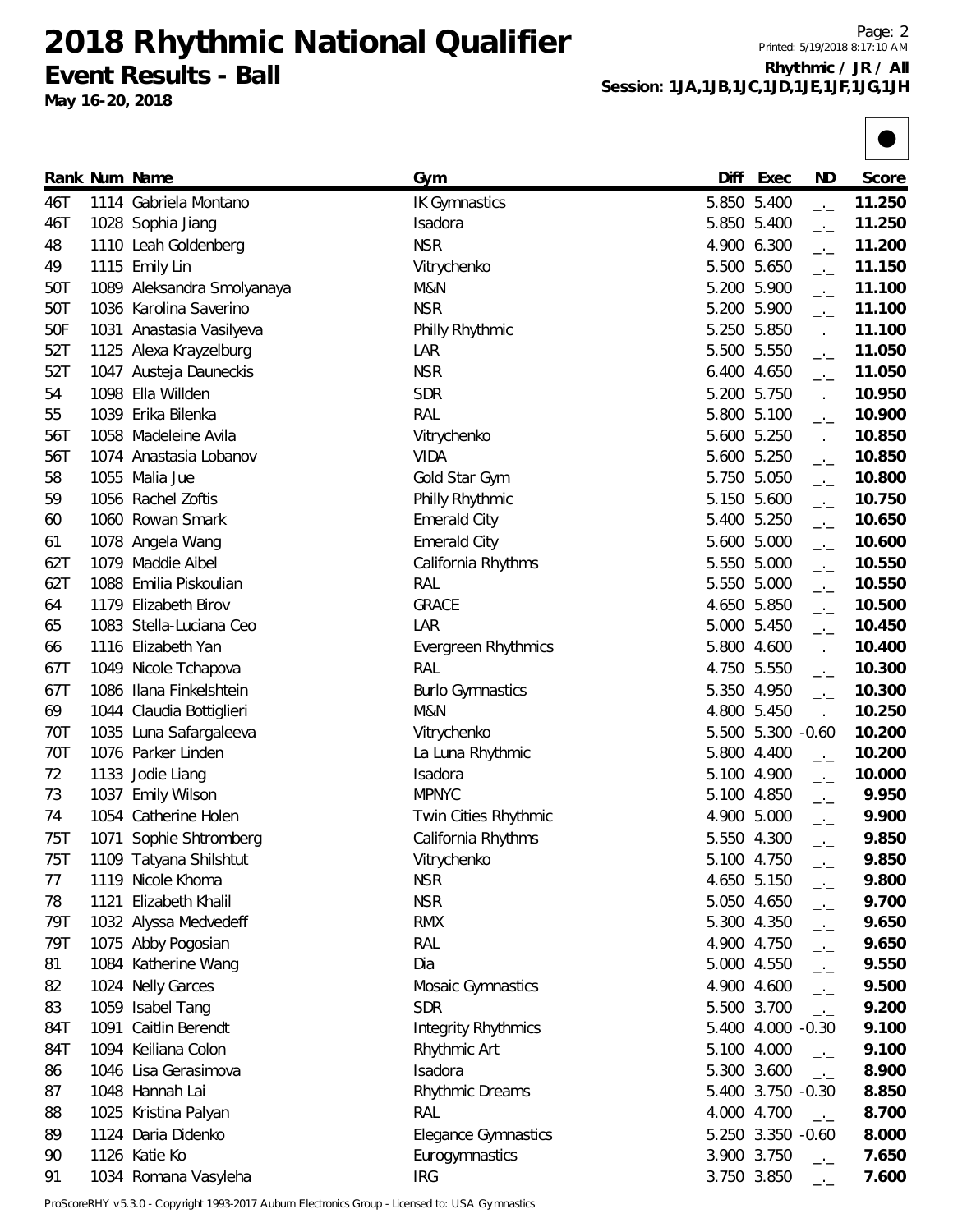**2018 Rhythmic National Qualifier Event Results - Ball**

**May 16-20, 2018**

Page: 3 Printed: 5/19/2018 8:17:10 AM **Rhythmic / JR / All Session: 1JA,1JB,1JC,1JD,1JE,1JF,1JG,1JH**

|     |      | Rank Num Name             | Gym                        | Diff | Exec              | ND.  | Score |
|-----|------|---------------------------|----------------------------|------|-------------------|------|-------|
| 92  |      | 1104 Gina Veinberg        | <b>Burlo Gymnastics</b>    |      | 4.550 2.950       | $-1$ | 7.500 |
| 93  |      | 1095 Sanita Prymost       | <b>MPNYC</b>               |      | 4.400 3.650 -0.60 |      | 7.450 |
| 94  |      | 1130 Sophie Umansky       | <b>Elegance Gymnastics</b> |      | 4.400 2.950       |      | 7.350 |
| 95  |      | 1026 Marissa Mitelberg    | Inspiration                |      | 3.800 4.050 -0.60 |      | 7.250 |
| 96  |      | 1072 Eleonora Gordienko   | Miami Gymnastics           |      | 4.750 2.450       | $-1$ | 7.200 |
| 97  |      | 1180 Julia Kushnir        | <b>GRACE</b>               |      | 3.650 3.250       | $-1$ | 6.900 |
| 98  |      | 1085 Lorie Martinez       | Bag                        |      | 4.700 2.150       | $-1$ | 6.850 |
| 99F |      | 1107 Shany Kovalsky       | NWR                        |      | 4.800 2.350 -0.60 |      | 6.550 |
| 99T |      | 1101 Claire Kuno          | Isadora                    |      | 3.950 2.900 -0.30 |      | 6.550 |
| 100 |      | 1127 Amelia Spata         | <b>ESCX</b>                |      | 4.400 3.050 -1.20 |      | 6.250 |
| 101 |      | 1045 Olivia Hodge         | Rhythmic Art               |      | 3.550 3.150 -0.60 |      | 6.100 |
| 102 |      | 1029 Anna Struk           | Gold Ray Rhythmic          |      | 4.500 2.000 -0.60 |      | 5.900 |
| 103 |      | 1097 Aileen Atkin         | <b>MPNYC</b>               |      | 4.400 1.900 -0.60 |      | 5.700 |
| 104 |      | 1040 Daniella Krayzelburg | LAR                        |      | 3.450 1.950       | ÷.   | 5.400 |
| 105 | 1067 | Ella Fullerton            | <b>MHG</b>                 |      | 3.650 1.700       |      | 5.350 |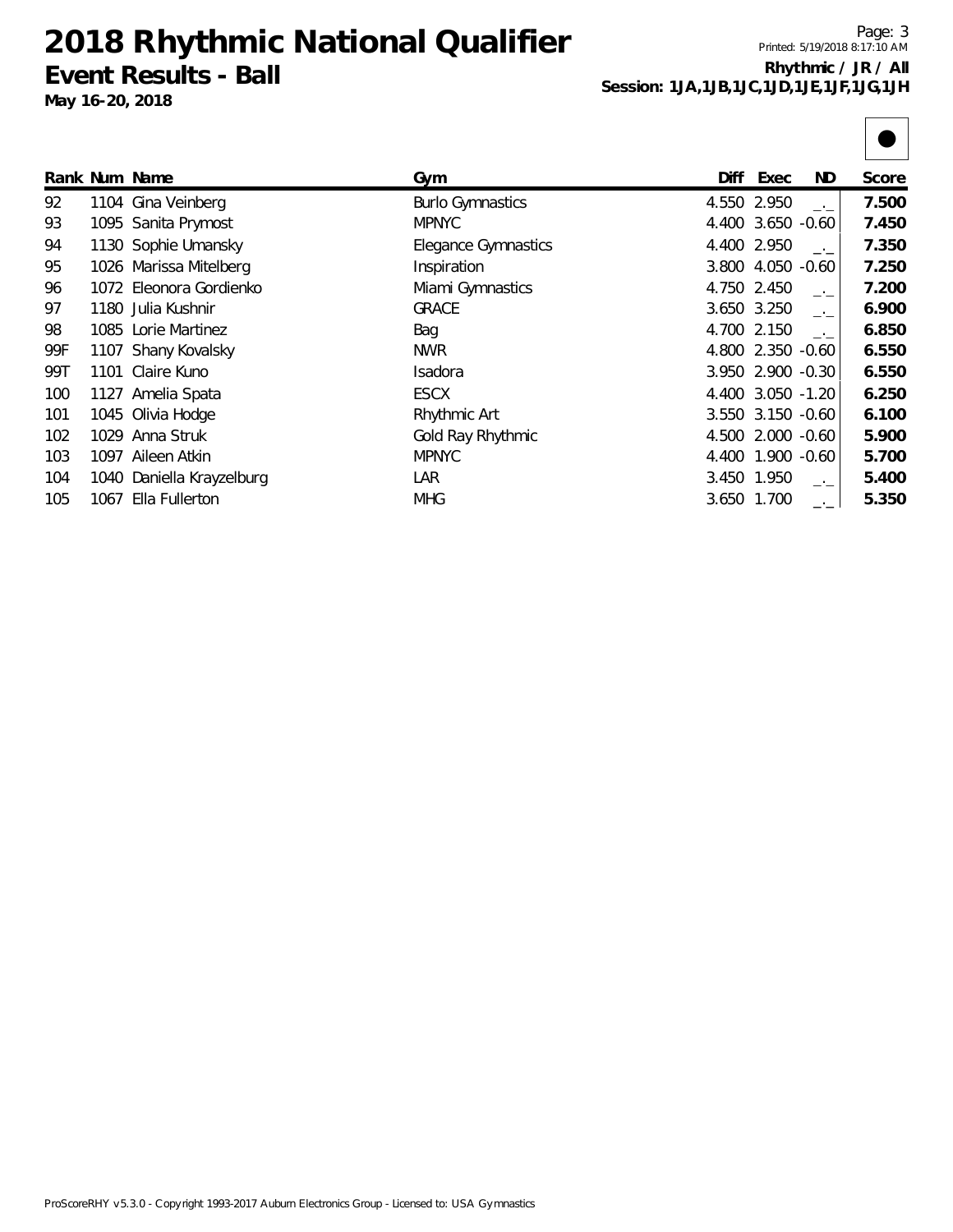**Event Results - Clubs**

**May 16-20, 2018**

Page: 1 Printed: 5/19/2018 9:38:36 PM **Rhythmic / JR / All Session: 1JA,1JB,1JC,1JD,1JE,1JF,1JG,1JH**

|            |      | Rank Num Name               | Gym                     | Diff  | Exec        | ND                       | Score  |
|------------|------|-----------------------------|-------------------------|-------|-------------|--------------------------|--------|
| 1          |      | 1178 Shannon Xiao           | Gymnastics World        |       | 6.800 7.700 | $-$                      | 14.500 |
| 2          |      | 1042 Victoria Kobelev       | Rhythmic Art            |       | 7.600 6.850 | $-1$                     | 14.450 |
| 3          |      | 1093 Isabelle Richardson    | Eurogymnastics          |       | 6.850 7.400 | $-$                      | 14.250 |
| 4          |      | 1082 Matylda Marszalek      | <b>NSR</b>              |       | 6.900 7.150 | $-$                      | 14.050 |
| 5          |      | 1122 Nerea Francis          | Miami Gymnastics        |       | 6.800 7.050 | $ -$                     | 13.850 |
| 6T         | 1033 | Jenna Zhao                  | Vitrychenko             | 6.850 | 6.800       | $-1$                     | 13.650 |
| 6T         |      | 1068 Erica Foster           | <b>NWR</b>              |       | 6.550 7.100 | $-1$                     | 13.650 |
| 8F         |      | 1092 Elizaveta Zaytseva     | Iliana Rhythmic         |       | 7.000 6.500 | $-$                      | 13.500 |
| 8T         |      | 1102 Annaliese Dragan       | <b>ISRG</b>             |       | 7.000 6.400 | $-1$                     | 13.400 |
| 8T         |      | 1129 Ciel Arzandyan         | RAL                     |       | 6.300 7.100 | $-1$                     | 13.400 |
| 10         |      | 1027 Gergana Petkova        | <b>NSR</b>              |       | 6.650 6.550 | $-1$                     | 13.200 |
| 11         |      | 1062 Mya Tam                | Rhythmic Dreams         |       | 6.950 6.200 |                          | 13.150 |
| 12         |      | 1063 Isabella Pappas        | <b>RSGA</b>             | 6.400 | 6.700       | $ -$<br>$-1$             | 13.100 |
| 13         |      | 1069 Niki Herkenhoff        | Eurogymnastics          |       | 6.550 6.500 | $-1$                     | 13.050 |
| 14         |      | 1050 Sutjiati Narendra      | Eurogymnastics          |       | 5.450 7.550 | $\overline{\phantom{a}}$ | 13.000 |
| 15         |      | 1106 Alexandria Kautzman    | <b>Burlo Gymnastics</b> |       | 6.750 6.200 | $-1$                     | 12.950 |
| 16F        |      | 1120 Elvira Belyanova       | <b>PSC</b>              | 7.100 | 5.800       |                          | 12.900 |
| 16         |      | 1058 Madeleine Avila        | Vitrychenko             |       | 6.300 6.550 | $-1$                     | 12.850 |
| 17         |      | 1132 Naomi Skotnikov        | Vitrychenko             | 6.000 | 6.700       | $-1$                     | 12.700 |
| <b>18T</b> |      | 1123 Esther Kiseleva        | Liberty Academy         | 6.300 | 6.100       | $-1$                     | 12.400 |
| 18T        |      | 1070 Jasmine Wong           | <b>Rhythmic Dreams</b>  | 6.800 | 5.600       | $ -$                     | 12.400 |
| 20T        |      | 1052 Allison Labutin        | Liberty Academy         |       | 6.450 5.850 | $-1$                     | 12.300 |
| 20T        |      | 1035 Luna Safargaleeva      | Vitrychenko             | 6.400 | 5.900       | $-1$                     | 12.300 |
| 22         |      | 1118 Eugenia Ryabets        | <b>Burlo Gymnastics</b> | 5.800 | 6.400       | $-1$                     | 12.200 |
| 23         |      | 1047 Austeja Dauneckis      | <b>NSR</b>              | 6.450 | 5.700       | $-1$                     | 12.150 |
| 24         |      | 1074 Anastasia Lobanov      | <b>VIDA</b>             | 6.100 | 5.900       | $-1$                     | 12.000 |
| 25T        |      | 1131 Neleh Kay              | California Rhythms      | 5.900 | 6.050       | $-1$                     | 11.950 |
| $25*$      | 1113 | Chiara Ruggieri             | RAL                     | 5.150 | 6.800       | $ -$                     | 11.950 |
| $25*$      | 1081 | Katherine Zhu               | <b>Emerald City</b>     | 6.550 | 5.400       | $-1$                     | 11.950 |
| 25T        |      | 1066 Jessica Tijam          | <b>SDR</b>              |       | 6.800 5.150 | $-1$<br>$-1$             | 11.950 |
| 29T        |      | 1057 Julia Naishuler        | Isadora                 |       | 5.650 6.250 |                          | 11.900 |
| 29T        | 1041 | Yelizaveta Kovalenko        | <b>RMX</b>              |       | 6.100 5.800 | $-1$                     | 11.900 |
| 29T        |      | 1065 Alexandra Sauciur      | Bag                     |       | 6.200 5.700 | $ -$                     | 11.900 |
| 29T        |      | 1054 Catherine Holen        | Twin Cities Rhythmic    |       | 6.100 5.800 | $-1$                     | 11.900 |
| 33         |      | 1090 Ekaterina Rodova       | M&N                     |       | 5.400 6.450 | $-1$                     | 11.850 |
| 34T        |      | 1083 Stella-Luciana Ceo     | LAR                     |       | 5.800 5.950 | $ -$                     | 11.750 |
| 34T        |      | 1071 Sophie Shtromberg      | California Rhythms      |       | 6.050 5.700 | $-1$                     | 11.750 |
| 36         |      | 1125 Alexa Krayzelburg      | LAR                     | 5.700 | 5.900       | $-1$                     | 11.600 |
| 37T        |      | 1073 Alyza Gurovich         | M&N                     |       | 6.200 5.300 | $ -$                     | 11.500 |
| 37F        |      | 1031 Anastasia Vasilyeva    | Philly Rhythmic         |       | 6.000 5.500 | $-1$                     | 11.500 |
| 38T        |      | 1043 Patricija Ivanauskaite | <b>NSR</b>              |       | 5.600 5.850 | $-1$                     | 11.450 |
| 38T        |      | 1100 Hana Starkman          | Rhythmic Art            |       | 5.900 5.550 | $-1$                     | 11.450 |
| 38T        |      | 1075 Abby Pogosian          | <b>RAL</b>              |       | 5.550 5.900 | $-1$                     | 11.450 |
| 41T        |      | 1096 Kate Danilov           | <b>NSR</b>              |       | 5.400 5.900 | $-1$                     | 11.300 |
| 41T        |      | 1030 Daria Gittsovich       | Twin Cities Rhythmic    |       | 5.800 5.500 | $-1$                     | 11.300 |
| 43T        |      | 1099 Darya Cherepanova      | Philly Rhythmic         |       | 6.000 5.250 | $ -$                     | 11.250 |
| 43T        |      | 1061 Valeria Gridina        | <b>RAM</b>              |       | 5.700 5.550 | —'—                      | 11.250 |
|            |      |                             |                         |       |             |                          |        |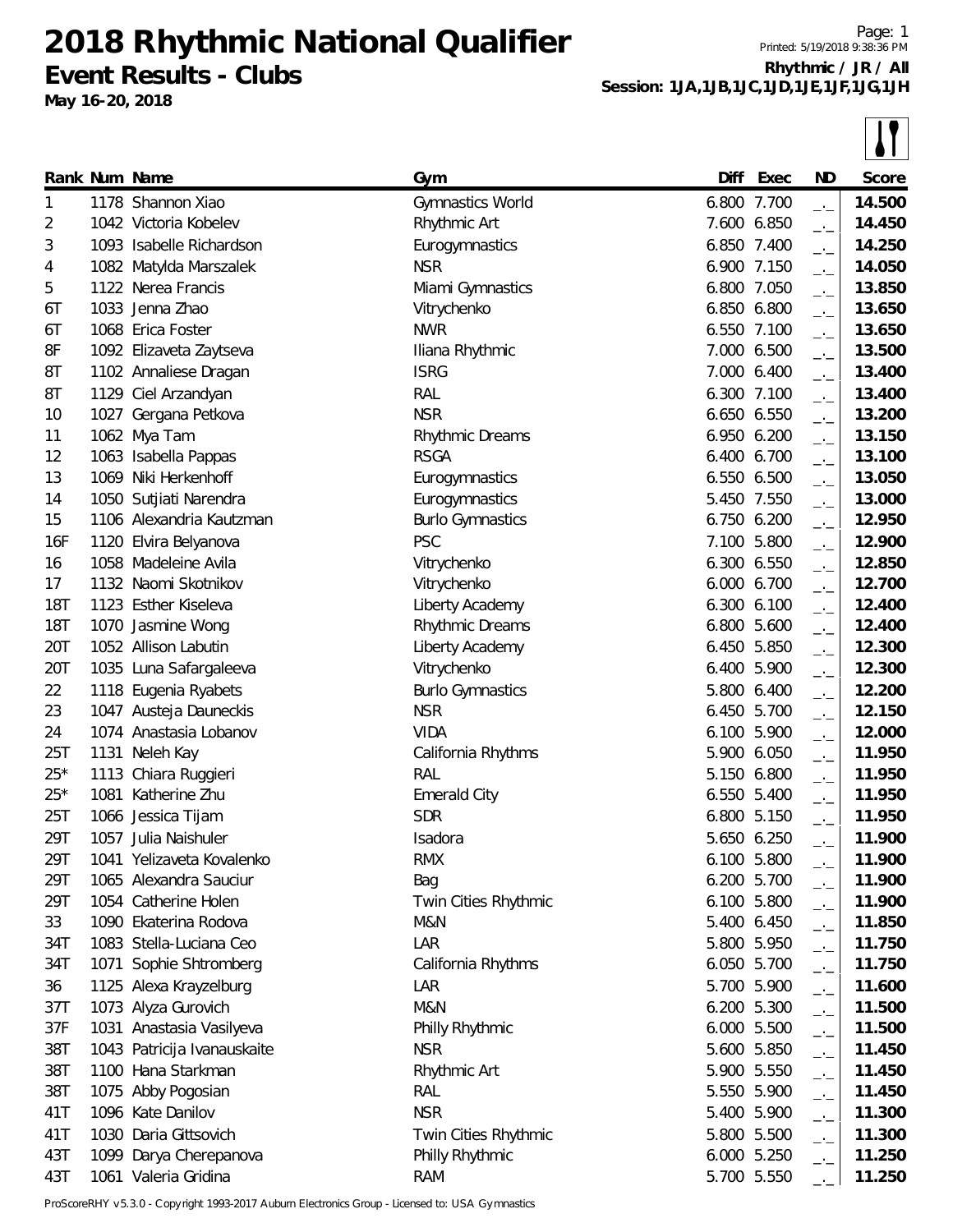**Event Results - Clubs**

**May 16-20, 2018**

Page: 2 Printed: 5/19/2018 9:38:36 PM **Rhythmic / JR / All Session: 1JA,1JB,1JC,1JD,1JE,1JF,1JG,1JH**

|     | Rank Num Name             | Gym                     | Diff  | Exec        | ND                               | Score  |
|-----|---------------------------|-------------------------|-------|-------------|----------------------------------|--------|
| 45  | 1084 Katherine Wang       | Dia                     |       | 7.100 4.100 | $\rightarrow$ $\rightarrow$      | 11.200 |
| 46  | 1077 Remy Turner          | LAR                     | 5.400 | 5.750       | $\rightarrow$ $\rightarrow$      | 11.150 |
| 47T | 1078 Angela Wang          | <b>Emerald City</b>     |       | 5.850 5.850 | $-0.60$                          | 11.100 |
| 47T | 1103 Michelle Aboukhaled  | Prima Rhythmic          |       | 5.500 5.600 | $\rightarrow$ $\rightarrow$      | 11.100 |
| 49T | 1036 Karolina Saverino    | <b>NSR</b>              | 5.000 | 5.900       | $-1$                             | 10.900 |
| 49T | 1025 Kristina Palyan      | RAL                     | 5.850 | 5.050       | $-1$                             | 10.900 |
| 51  | 1116 Elizabeth Yan        | Evergreen Rhythmics     | 5.750 | 5.100       | $-1$                             | 10.850 |
| 52  | 1110 Leah Goldenberg      | <b>NSR</b>              |       | 3.800 7.000 | $\overline{\phantom{a}}$         | 10.800 |
| 53  | 1114 Gabriela Montano     | <b>IK Gymnastics</b>    |       | 5.800 4.950 | $\rightarrow$ $\rightarrow$      | 10.750 |
| 54  | 1051 Nika Kononov         | <b>NSR</b>              |       | 5.350 5.350 | $-1$                             | 10.700 |
| 55T | 1053 Jessica Huang        | <b>NSR</b>              |       | 6.100 4.500 | $\overline{\phantom{a}}$         | 10.600 |
| 55T | 1091 Caitlin Berendt      | Integrity Rhythmics     |       | 5.650 4.950 | $-1$                             | 10.600 |
| 57  | 1121 Elizabeth Khalil     | <b>NSR</b>              | 5.200 | 5.350       | $-$ ' $-$                        | 10.550 |
| 58T | 1105 Sophie Krupenina     | RAL                     |       | 5.250 5.250 | $-1$                             | 10.500 |
| 58T | 1133 Jodie Liang          | Isadora                 |       | 5.350 5.150 | $\overline{\phantom{a}}$         | 10.500 |
| 58T | 1088 Emilia Piskoulian    | <b>RAL</b>              |       | 5.700 4.800 | $-1$                             | 10.500 |
| 61T | 1060 Rowan Smark          | <b>Emerald City</b>     |       | 4.800 5.650 | $-1$                             | 10.450 |
| 61T | 1109 Tatyana Shilshtut    | Vitrychenko             |       | 5.350 5.100 | $\overline{\phantom{a}}$         | 10.450 |
| 61T | 1056 Rachel Zoftis        | Philly Rhythmic         |       | 6.300 4.150 | $\overline{\phantom{a}}$         | 10.450 |
| 64  | 1079 Maddie Aibel         | California Rhythms      |       | 5.750 4.650 | $-1$                             | 10.400 |
| 65T | 1087 Gabby Fuki           | Isadora                 |       | 5.900 4.450 | $-1$                             | 10.350 |
| 65T | 1128 Elisia Leung         | Eurogymnastics          |       | 4.950 5.400 | $-1$                             | 10.350 |
| 67  | 1127 Amelia Spata         | <b>ESCX</b>             |       | 5.800 4.500 | $\overline{\phantom{a}}$         | 10.300 |
| 68T | 1064 Elena Fabian         | Vitrychenko             |       | 5.400 4.800 |                                  | 10.200 |
| 68T | 1115 Emily Lin            | Vitrychenko             | 5.300 | 4.900       | $-$ ' $-$<br>$-1$                | 10.200 |
| 70  | 1076 Parker Linden        | La Luna Rhythmic        | 6.100 | 4.050       | $-1$                             | 10.150 |
| 71  | 1046 Lisa Gerasimova      | Isadora                 |       | 5.200 4.900 | $-1$                             | 10.100 |
| 72  | 1098 Ella Willden         | <b>SDR</b>              |       | 5.300 4.750 | $-$ ' $-$                        | 10.050 |
| 73  | 1119 Nicole Khoma         | <b>NSR</b>              |       | 4.300 5.700 | $-1$                             | 10.000 |
| 74  | 1032 Alyssa Medvedeff     | <b>RMX</b>              |       | 5.700 4.250 | $-1$                             | 9.950  |
| 75  | 1048 Hannah Lai           | Rhythmic Dreams         |       | 5.450 4.400 |                                  | 9.850  |
| 76  | 1055 Malia Jue            | Gold Star Gym           |       | 5.550 4.200 | $-1$                             | 9.750  |
| 77  | 1094 Keiliana Colon       | Rhythmic Art            |       | 4.100 5.550 | $ -$                             | 9.650  |
| 78  | 1179 Elizabeth Birov      | <b>GRACE</b>            |       | 5.150 4.450 | $-1$<br>$\overline{\phantom{a}}$ | 9.600  |
| 79  | 1086 Ilana Finkelshtein   | <b>Burlo Gymnastics</b> |       | 5.600 3.950 |                                  | 9.550  |
| 80  | 1117 Amy Shneyderman      | Isadora                 |       | 5.100 4.300 | $ -$                             | 9.400  |
| 81T | 1108 Sophia Perepelitsyn  | <b>NWR</b>              |       | 4.900 4.450 | $-1$<br>$\overline{\phantom{a}}$ | 9.350  |
| 81T | 1037 Emily Wilson         | <b>MPNYC</b>            |       | 4.300 5.050 |                                  | 9.350  |
| 83  | 1045 Olivia Hodge         | Rhythmic Art            |       | 4.700 4.350 | $-1$                             | 9.050  |
| 84T | 1044 Claudia Bottiglieri  | M&N                     |       | 4.000 5.000 | $ -$                             | 9.000  |
| 84T | 1040 Daniella Krayzelburg | LAR                     |       | 5.350 3.650 | $-1$                             | 9.000  |
| 86T | 1024 Nelly Garces         | Mosaic Gymnastics       |       | 5.450 3.450 | $-1$                             | 8.900  |
| 86T | 1059 Isabel Tang          | <b>SDR</b>              |       | 4.550 4.350 | $\overline{\phantom{a}}$         | 8.900  |
| 88  | 1026 Marissa Mitelberg    | Inspiration             |       | 5.250 3.600 | $-1$                             | 8.850  |
| 89T | 1029 Anna Struk           | Gold Ray Rhythmic       |       | 5.600 3.150 | $-1$                             | 8.750  |
| 89F | 1107 Shany Kovalsky       | <b>NWR</b>              |       | 4.450 4.300 | $\overline{\phantom{a}}$         | 8.750  |
| 89T | 1067 Ella Fullerton       | <b>MHG</b>              |       | 5.550 3.200 | $-$ ' $-$                        | 8.750  |
|     |                           |                         |       |             |                                  |        |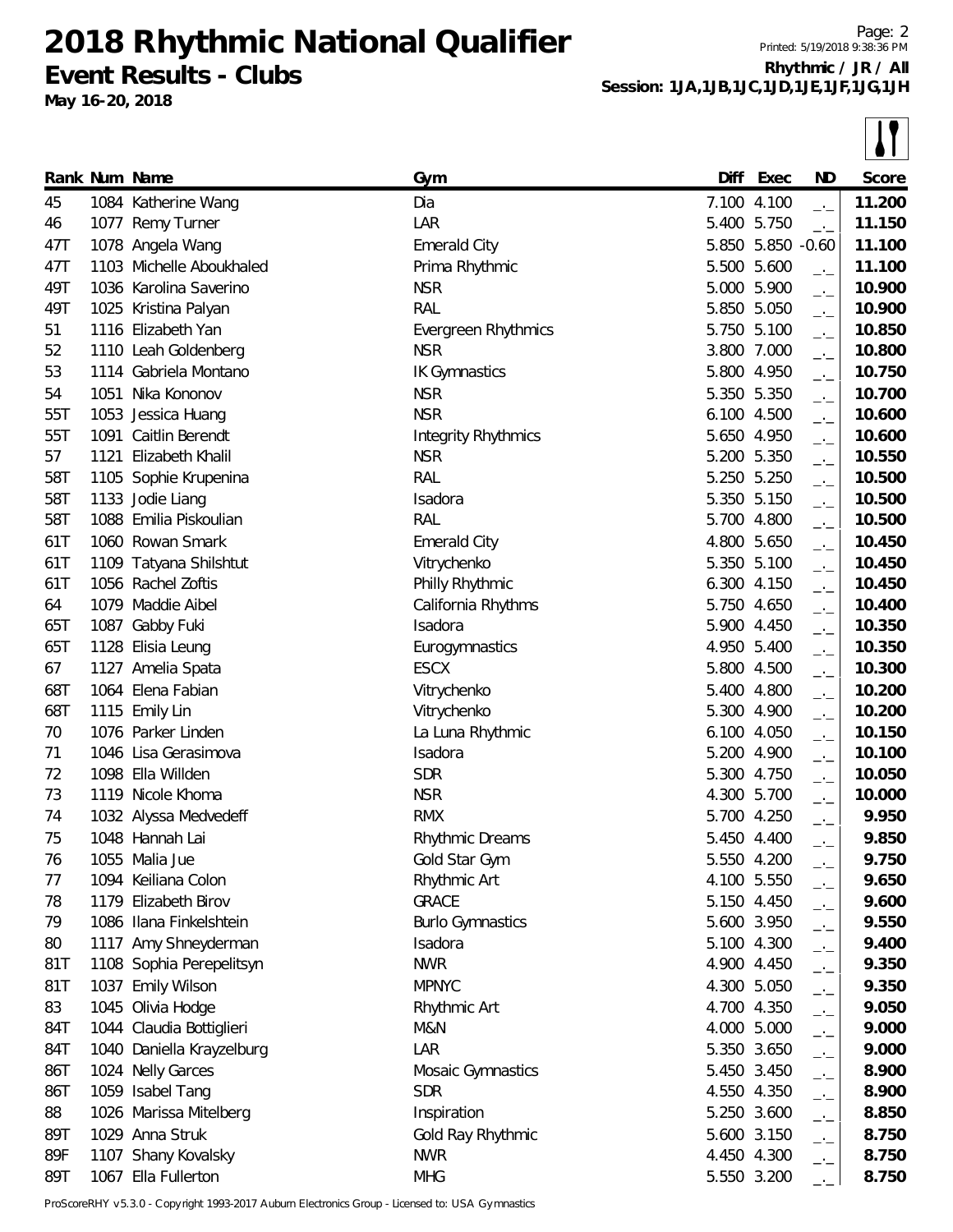**Event Results - Clubs**

**May 16-20, 2018**

Page: 3 Printed: 5/19/2018 9:38:36 PM **Rhythmic / JR / All Session: 1JA,1JB,1JC,1JD,1JE,1JF,1JG,1JH**

 $\boxed{1}$ 

|      |      |                            |                         |       |             |      | $\bullet$ $\bullet$ $\bullet$ |
|------|------|----------------------------|-------------------------|-------|-------------|------|-------------------------------|
|      |      | Rank Num Name              | Gym                     | Diff  | Exec        | ND.  | Score                         |
| 89T  | 1097 | Aileen Atkin               | <b>MPNYC</b>            |       | 5.400 3.350 | —'—  | 8.750                         |
| 92T  |      | 1028 Sophia Jiang          | Isadora                 |       | 4.650 3.850 | $-1$ | 8.500                         |
| 92T  |      | 1180 Julia Kushnir         | <b>GRACE</b>            |       | 4.500 4.000 | $-1$ | 8.500                         |
| 94   |      | 1089 Aleksandra Smolyanaya | M&N                     |       | 5.150 3.300 | $-1$ | 8.450                         |
| 95   |      | 1101 Claire Kuno           | Isadora                 |       | 5.000 3.300 | $-1$ | 8.300                         |
| 96   |      | 1049 Nicole Tchapova       | RAL                     |       | 4.500 3.700 | $-1$ | 8.200                         |
| 97T  |      | 1124 Daria Didenko         | Elegance Gymnastics     |       | 4.900 3.150 | $-1$ | 8.050                         |
| 97T  |      | 1085 Lorie Martinez        | Bag                     |       | 5.800 2.250 | $-1$ | 8.050                         |
| 99   |      | 1095 Sanita Prymost        | <b>MPNYC</b>            |       | 4.400 3.600 | $-1$ | 8.000                         |
| 100T |      | 1104 Gina Veinberg         | <b>Burlo Gymnastics</b> |       | 4.500 3.450 | $-1$ | 7.950                         |
| 100T |      | 1130 Sophie Umansky        | Elegance Gymnastics     |       | 4.950 3.000 | $-1$ | 7.950                         |
| 102  |      | 1039 Erika Bilenka         | RAL                     | 4.300 | 4.000 -0.60 |      | 7.700                         |
| 103  |      | 1126 Katie Ko              | Eurogymnastics          | 4.050 | 3.400       | $-1$ | 7.450                         |
| 104  |      | 1034 Romana Vasyleha       | <b>IRG</b>              |       | 4.450 2.550 | $-1$ | 7.000                         |
| 105  |      | 1072 Eleonora Gordienko    | Miami Gymnastics        |       | 4.500 2.300 |      | 6.800                         |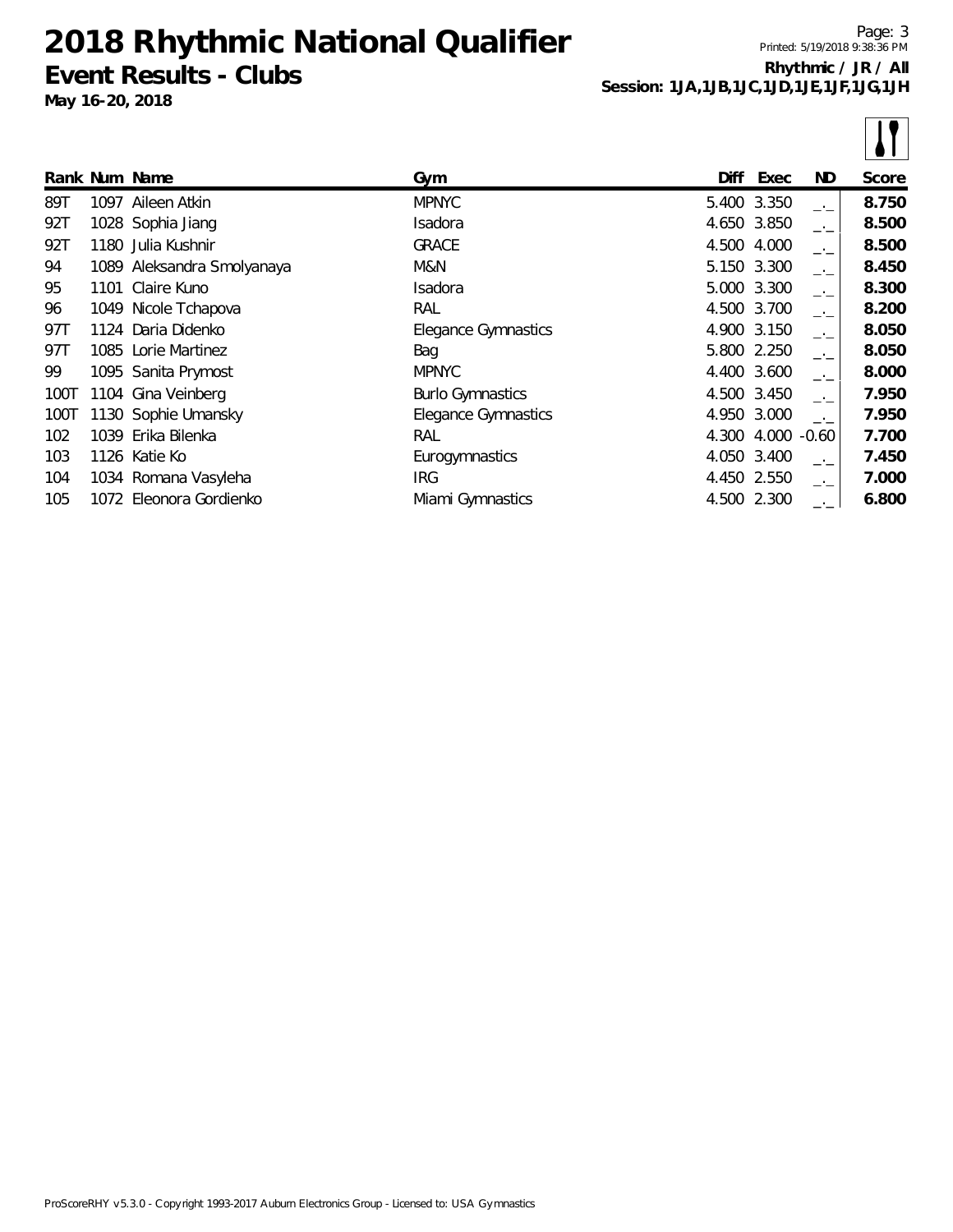**2018 Rhythmic National Qualifier Event Results - Ribbon**

**May 16-20, 2018**

Page: 1 Printed: 5/19/2018 9:39:27 PM **Rhythmic / JR / All Session: 1JA,1JB,1JC,1JD,1JE,1JF,1JG,1JH**

|     | Rank Num Name               | Gym                     | Diff | Exec              | ND                          | <b>Score</b> |
|-----|-----------------------------|-------------------------|------|-------------------|-----------------------------|--------------|
| 1   | 1178 Shannon Xiao           | Gymnastics World        |      | 6.250 7.550       | $\rightarrow$ $\rightarrow$ | 13.800       |
| 2   | 1123 Esther Kiseleva        | Liberty Academy         |      | 6.000 7.550       | $\overline{\phantom{a}}$    | 13.550       |
| 3T  | 1093 Isabelle Richardson    | Eurogymnastics          |      | 6.600 6.750       | $-1$                        | 13.350       |
| 3T  | 1106 Alexandria Kautzman    | <b>Burlo Gymnastics</b> |      | 5.600 7.750       | $-1$                        | 13.350       |
| 5F  | 1120 Elvira Belyanova       | <b>PSC</b>              |      | 6.300 6.300       | $ -$                        | 12.600       |
| 5F  | 1092 Elizaveta Zaytseva     | Iliana Rhythmic         |      | 5.950 6.650       | $\rightarrow$ $\rightarrow$ | 12.600       |
| 5T  | 1082 Matylda Marszalek      | <b>NSR</b>              |      | 5.800 6.900 -0.60 |                             | 12.100       |
| 5T  | 1081 Katherine Zhu          | <b>Emerald City</b>     |      | 5.900 6.200       | $-1$                        | 12.100       |
| 7T  | 1122 Nerea Francis          | Miami Gymnastics        |      | 5.500 6.550       | $\rightarrow$ $\rightarrow$ | 12.050       |
| 7T  | 1078 Angela Wang            | <b>Emerald City</b>     |      | 6.000 6.050       | $-1$                        | 12.050       |
| 9   | 1132 Naomi Skotnikov        | Vitrychenko             |      | 5.300 6.600       | $\rightarrow$               | 11.900       |
| 10  | 1058 Madeleine Avila        | Vitrychenko             |      | 6.300 5.400       | $\rightarrow$ $\rightarrow$ | 11.700       |
| 11  | 1043 Patricija Ivanauskaite | <b>NSR</b>              |      | 5.400 6.250       | $-1$                        | 11.650       |
| 12T | 1090 Ekaterina Rodova       | M&N                     |      | 5.950 5.650       | $-1$                        | 11.600       |
| 12T | 1083 Stella-Luciana Ceo     | LAR                     |      | 5.700 5.900       | $-1$                        | 11.600       |
| 14  | 1027 Gergana Petkova        | <b>NSR</b>              |      | 5.200 6.250       | $\rightarrow$ $\rightarrow$ | 11.450       |
| 15  | 1033 Jenna Zhao             | Vitrychenko             |      | 5.200 6.200       | $-1$                        | 11.400       |
| 16T | 1102 Annaliese Dragan       | <b>ISRG</b>             |      | 5.600 5.750       | $-1$                        | 11.350       |
| 16T | 1057 Julia Naishuler        | Isadora                 |      | 6.000 5.350       | $\overline{\phantom{a}}$    | 11.350       |
| 16T | 1096 Kate Danilov           | <b>NSR</b>              |      | 5.400 5.950       | $\overline{\phantom{a}}$    | 11.350       |
| 19  | 1129 Ciel Arzandyan         | RAL                     |      | 4.950 6.200       | $-1$                        | 11.150       |
| 20  | 1053 Jessica Huang          | <b>NSR</b>              |      | 5.500 5.500       | $-1$                        | 11.000       |
| 21T | 1041 Yelizaveta Kovalenko   | <b>RMX</b>              |      | 5.700 5.250       | $\overline{\phantom{a}}$    | 10.950       |
| 21T | 1036 Karolina Saverino      | <b>NSR</b>              |      | 4.600 6.350       | $\overline{\phantom{a}}$    | 10.950       |
| 21F | 1031 Anastasia Vasilyeva    | Philly Rhythmic         |      | 5.500 5.450       | $-1$                        | 10.950       |
| 23  | 1042 Victoria Kobelev       | Rhythmic Art            |      | 5.500 5.400       | $-1$                        | 10.900       |
| 24T | 1118 Eugenia Ryabets        | <b>Burlo Gymnastics</b> |      | 5.500 5.300       | $ -$                        | 10.800       |
| 24T | 1079 Maddie Aibel           | California Rhythms      |      | 6.050 4.750       | $-1$                        | 10.800       |
| 26  | 1099 Darya Cherepanova      | Philly Rhythmic         |      | 5.500 5.200       | $-1$                        | 10.700       |
| 27  | 1074 Anastasia Lobanov      | <b>VIDA</b>             |      | 5.350 5.300       | $-1$                        | 10.650       |
| 28T | 1103 Michelle Aboukhaled    | Prima Rhythmic          |      | 5.400 5.200       | $ -$                        | 10.600       |
| 28T | 1121 Elizabeth Khalil       | <b>NSR</b>              |      | 4.450 6.150       |                             | 10.600       |
| 30  | 1100 Hana Starkman          | Rhythmic Art            |      | 5.300 5.250       | $-1$                        | 10.550       |
| 31  | 1069 Niki Herkenhoff        | Eurogymnastics          |      | 5.150 5.350       | $-1$                        | 10.500       |
| 32T | 1047 Austeja Dauneckis      | <b>NSR</b>              |      | 4.150 6.300       | $-1$                        | 10.450       |
| 32T | 1024 Nelly Garces           | Mosaic Gymnastics       |      | 5.100 5.350       | $-1$                        | 10.450       |
| 34T | 1087 Gabby Fuki             | Isadora                 |      | 5.400 4.850       | $-1$                        | 10.250       |
| 34T | 1117 Amy Shneyderman        | Isadora                 |      | 5.200 5.050       | $\overline{\phantom{a}}$    | 10.250       |
| 36  | 1104 Gina Veinberg          | <b>Burlo Gymnastics</b> |      | 4.750 5.450       | $ -$                        | 10.200       |
| 37  | 1068 Erica Foster           | <b>NWR</b>              |      | 5.100 5.000       | $-1$                        | 10.100       |
| 38T | 1062 Mya Tam                | <b>Rhythmic Dreams</b>  |      | 4.450 5.550       | $-1$                        | 10.000       |
| 38T | 1113 Chiara Ruggieri        | <b>RAL</b>              |      | 4.100 5.900       | $\overline{\phantom{a}}$    | 10.000       |
| 38T | 1075 Abby Pogosian          | RAL                     |      | 5.200 4.800       | $ -$                        | 10.000       |
| 41T | 1131 Neleh Kay              | California Rhythms      |      | 5.200 4.750       | $-1$                        | 9.950        |
| 41T | 1114 Gabriela Montano       | <b>IK Gymnastics</b>    |      | 5.600 4.950 -0.60 |                             | 9.950        |
| 43  | 1073 Alyza Gurovich         | M&N                     |      | 5.250 4.650       | $\overline{\phantom{a}}$    | 9.900        |
| 44  | 1066 Jessica Tijam          | <b>SDR</b>              |      | 5.400 4.450       |                             | 9.850        |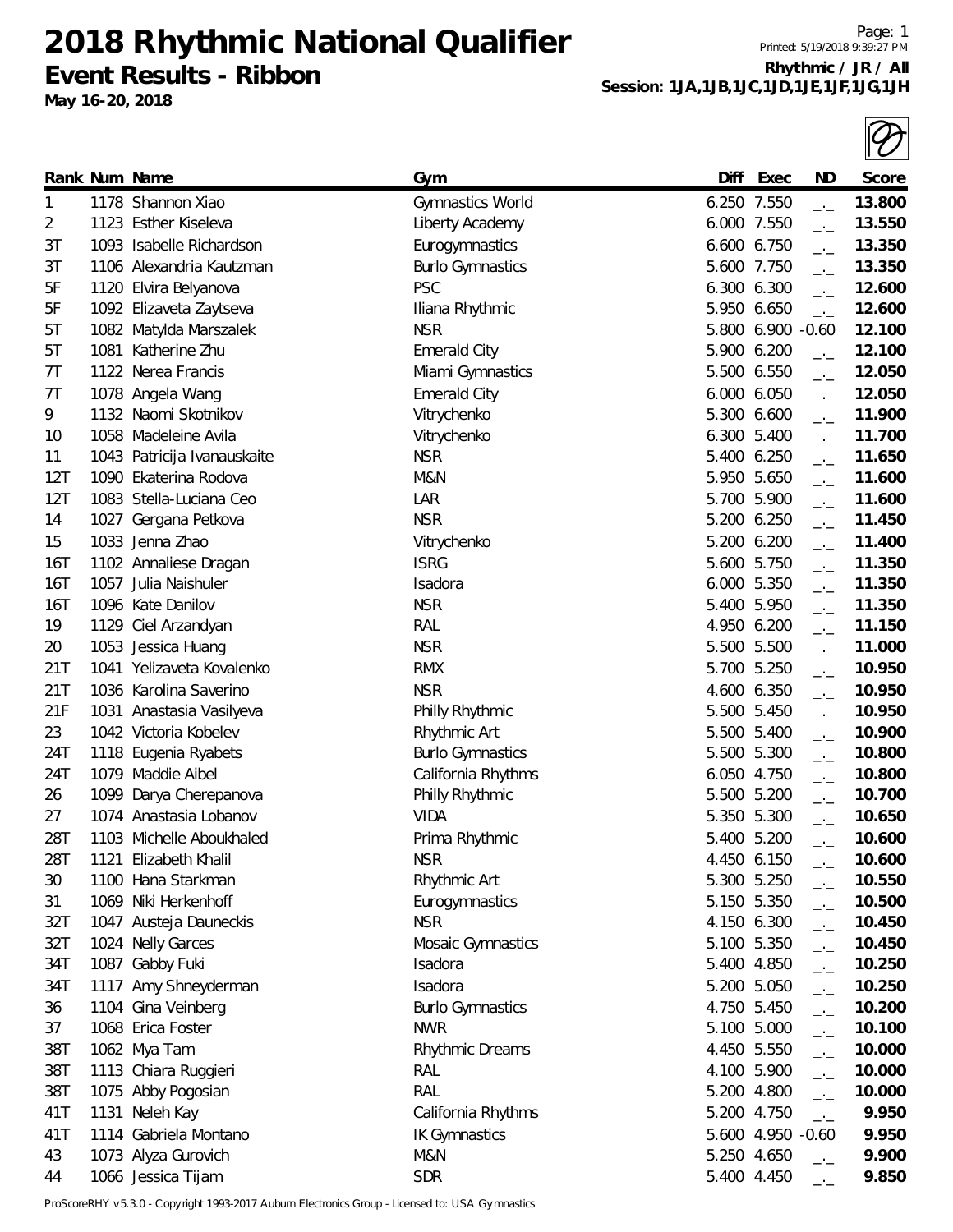**2018 Rhythmic National Qualifier Event Results - Ribbon**

**May 16-20, 2018**

Printed: 5/19/2018 9:39:27 PM **Rhythmic / JR / All** Session: 1JA, 1JB, 1JC, 1JD, 1JE, 1JF,

| JF,1JG,1JH             |
|------------------------|
| $\sqrt{ }$<br>$\sigma$ |

Page: 2

|     | Rank Num Name              | Gym                        | Diff        | Exec              | ND                          | <b>Score</b> |
|-----|----------------------------|----------------------------|-------------|-------------------|-----------------------------|--------------|
| 45  | 1125 Alexa Krayzelburg     | LAR                        | 4.750 5.050 |                   | $-1$                        | 9.800        |
| 46T | 1098 Ella Willden          | <b>SDR</b>                 | 4.700       | 4.850             | $-1$                        | 9.550        |
| 46T | 1116 Elizabeth Yan         | Evergreen Rhythmics        | 4.550 5.000 |                   | $-1$                        | 9.550        |
| 48T | 1088 Emilia Piskoulian     | <b>RAL</b>                 | 4.450       | 5.050             | $-1$                        | 9.500        |
| 48T | 1086 Ilana Finkelshtein    | <b>Burlo Gymnastics</b>    |             | 4.750 5.050 -0.30 |                             | 9.500        |
| 50T | 1064 Elena Fabian          | Vitrychenko                | 4.950 4.500 |                   | $-$ ' $-$                   | 9.450        |
| 50T | 1025 Kristina Palyan       | RAL                        | 5.100 4.350 |                   | $-1$                        | 9.450        |
| 50T | 1179 Elizabeth Birov       | <b>GRACE</b>               | 4.800 4.650 |                   | $-1$                        | 9.450        |
| 53  | 1110 Leah Goldenberg       | <b>NSR</b>                 | 4.000       | 5.350             | $-$ ' $-$                   | 9.350        |
| 54  | 1133 Jodie Liang           | Isadora                    | 5.500 3.800 |                   | $-1$                        | 9.300        |
| 55  | 1045 Olivia Hodge          | Rhythmic Art               | 4.800 4.450 |                   | $\overline{\phantom{a}}$    | 9.250        |
| 56T | 1054 Catherine Holen       | Twin Cities Rhythmic       | 4.550 4.600 |                   | $-$ ' $-$                   | 9.150        |
| 56T | 1049 Nicole Tchapova       | <b>RAL</b>                 | 4.200       | 4.950             | $-1$                        | 9.150        |
| 58T | 1065 Alexandra Sauciur     | Bag                        | 5.300 3.800 |                   | $-1$                        | 9.100        |
| 58T | 1109 Tatyana Shilshtut     | Vitrychenko                | 4.000 5.100 |                   | $\overline{\phantom{a}}$    | 9.100        |
| 60  | 1052 Allison Labutin       | Liberty Academy            | 5.200 3.850 |                   | $-1$                        | 9.050        |
| 61  | 1105 Sophie Krupenina      | <b>RAL</b>                 | 4.500 4.450 |                   | $-1$                        | 8.950        |
| 62  | 1094 Keiliana Colon        | Rhythmic Art               |             | 4.450 4.450       | $ -$                        | 8.900        |
| 63T | 1035 Luna Safargaleeva     | Vitrychenko                | 4.400 4.450 |                   | $-1$                        | 8.850        |
| 63T | 1128 Elisia Leung          | Eurogymnastics             | 3.550       | 5.300             | $-1$                        | 8.850        |
| 65  | 1108 Sophia Perepelitsyn   | <b>NWR</b>                 | 4.150       | 4.850             | $-0.30$                     | 8.700        |
| 66  | 1048 Hannah Lai            | Rhythmic Dreams            | 4.950 3.700 |                   | $-1$                        | 8.650        |
| 67T | 1051 Nika Kononov          | <b>NSR</b>                 | 4.850 3.750 |                   | $-1$                        | 8.600        |
| 67T | 1084 Katherine Wang        | Dia                        | 3.600       | 5.000             | $-1$                        | 8.600        |
| 67T | 1119 Nicole Khoma          | <b>NSR</b>                 | 4.550 4.050 |                   | $\overline{\phantom{a}}$    | 8.600        |
| 67T | 1095 Sanita Prymost        | <b>MPNYC</b>               |             | 3.600 5.000       | $-1$                        | 8.600        |
| 71T | 1070 Jasmine Wong          | Rhythmic Dreams            | 4.550 4.000 |                   | $-1$                        | 8.550        |
| 71T | 1076 Parker Linden         | La Luna Rhythmic           | 4.700       | 3.850             | $-1$                        | 8.550        |
| 73T | 1063 Isabella Pappas       | <b>RSGA</b>                |             | 3.800 4.650       | $-1$                        | 8.450        |
| 73T | 1050 Sutjiati Narendra     | Eurogymnastics             |             | 3.800 4.650       | $\overline{\phantom{a}}$    | 8.450        |
| 73T | 1085 Lorie Martinez        | Bag                        | 5.000 3.450 |                   | $ -$                        | 8.450        |
| 76  | 1037 Emily Wilson          | <b>MPNYC</b>               | 4.350 4.050 |                   | $ -$                        | 8.400        |
| 77  | 1046 Lisa Gerasimova       | Isadora                    | 4.800 3.550 |                   | $-1$                        | 8.350        |
| 78T | 1030 Daria Gittsovich      | Twin Cities Rhythmic       | 4.150 4.150 |                   | $-$ ' $-$                   | 8.300        |
| 78T | 1124 Daria Didenko         | <b>Elegance Gymnastics</b> | 4.850 3.450 |                   | $-$ ' $-$                   | 8.300        |
| 78T | 1180 Julia Kushnir         | <b>GRACE</b>               | 4.000 4.300 |                   | $-1$                        | 8.300        |
| 81  | 1034 Romana Vasyleha       | <b>IRG</b>                 |             | 3.600 4.500       | $\overline{\phantom{a}}$    | 8.100        |
| 82T | 1077 Remy Turner           | LAR                        | 4.100 3.950 |                   | $-1$                        | 8.050        |
| 82T | 1071 Sophie Shtromberg     | California Rhythms         | 4.650 3.400 |                   | $\overline{\phantom{a}}$    | 8.050        |
| 82T | 1039 Erika Bilenka         | RAL                        | 4.200 3.850 |                   | $\rightarrow$ $\rightarrow$ | 8.050        |
| 85T | 1055 Malia Jue             | Gold Star Gym              |             | 4.450 4.150 -0.60 |                             | 8.000        |
| 85T | 1127 Amelia Spata          | <b>ESCX</b>                | 3.800 4.200 |                   | $ -$                        | 8.000        |
| 87  | 1089 Aleksandra Smolyanaya | M&N                        |             | 4.150 4.100 -0.30 |                             | 7.950        |
| 88  | 1115 Emily Lin             | Vitrychenko                |             | 3.200 4.600       | $\rightarrow$ $\rightarrow$ | 7.800        |
| 89  | 1044 Claudia Bottiglieri   | M&N                        | 4.400 3.250 |                   | $-1$                        | 7.650        |
| 90  | 1026 Marissa Mitelberg     | Inspiration                | 4.500 3.050 |                   | $-1$                        | 7.550        |
| 91  | 1029 Anna Struk            | Gold Ray Rhythmic          |             | 4.550 2.950       | $-1$                        | 7.500        |